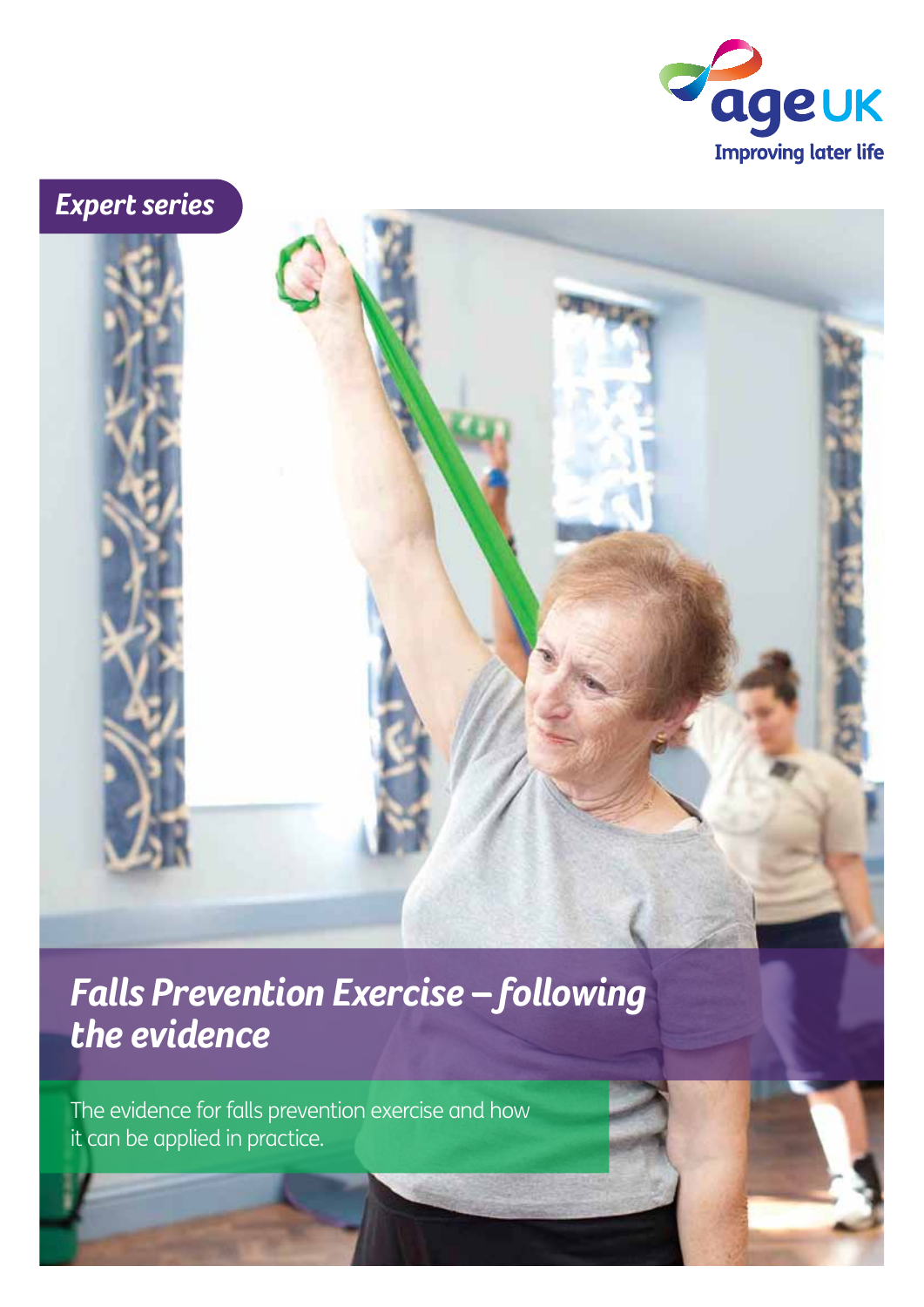| Document<br>purpose               | To explain the research base for falls prevention exercise to give a better<br>understanding of the programmes that have been shown to be effective<br>in preventing falls.              |  |  |
|-----------------------------------|------------------------------------------------------------------------------------------------------------------------------------------------------------------------------------------|--|--|
| <b>Target</b><br>audience         | Clinical Commissioning Groups, Public Health professionals, commissioners<br>of care services, health and care service providers, local Age UKs and other<br>voluntary sector providers. |  |  |
| Title                             | <b>Falls Prevention Exercise - following the evidence</b>                                                                                                                                |  |  |
| Publication<br>date               | <b>June 2013</b>                                                                                                                                                                         |  |  |
| <b>Description</b>                | This document:                                                                                                                                                                           |  |  |
|                                   | • Describes the evidence base for falls prevention exercise                                                                                                                              |  |  |
|                                   | • Outlines the benefits of evidence-based falls prevention exercise for older<br>people and health and care services                                                                     |  |  |
|                                   | • Presents a range of services delivering to the evidence                                                                                                                                |  |  |
| Author                            | Amy Charters, Age UK                                                                                                                                                                     |  |  |
| <b>Researchers</b><br>and editors | Cate Gillingwater, Philip Hurst and Katie Lau, Age UK                                                                                                                                    |  |  |
| Contact                           | Copies of this document can be obtained from <b>falls@ageuk.org.uk</b>                                                                                                                   |  |  |
| Web                               | www.ageuk.org.uk/professional-resources                                                                                                                                                  |  |  |
| Acknowledgements                  | Many thanks to the following organisations who advised and shared<br>service examples:                                                                                                   |  |  |
|                                   | • Dr Dawn Skelton, Professor of Ageing and Health,<br><b>Glasgow Caledonian University</b>                                                                                               |  |  |
|                                   | • Age UK Oldham                                                                                                                                                                          |  |  |
|                                   | • Cambridgeshire Community Services NHS Trust                                                                                                                                            |  |  |
|                                   | • Age UK Doncaster                                                                                                                                                                       |  |  |
|                                   | • Buckinghamshire Healthcare NHS Trust                                                                                                                                                   |  |  |
|                                   | • Age UK Cornwall & The Isles of Scilly                                                                                                                                                  |  |  |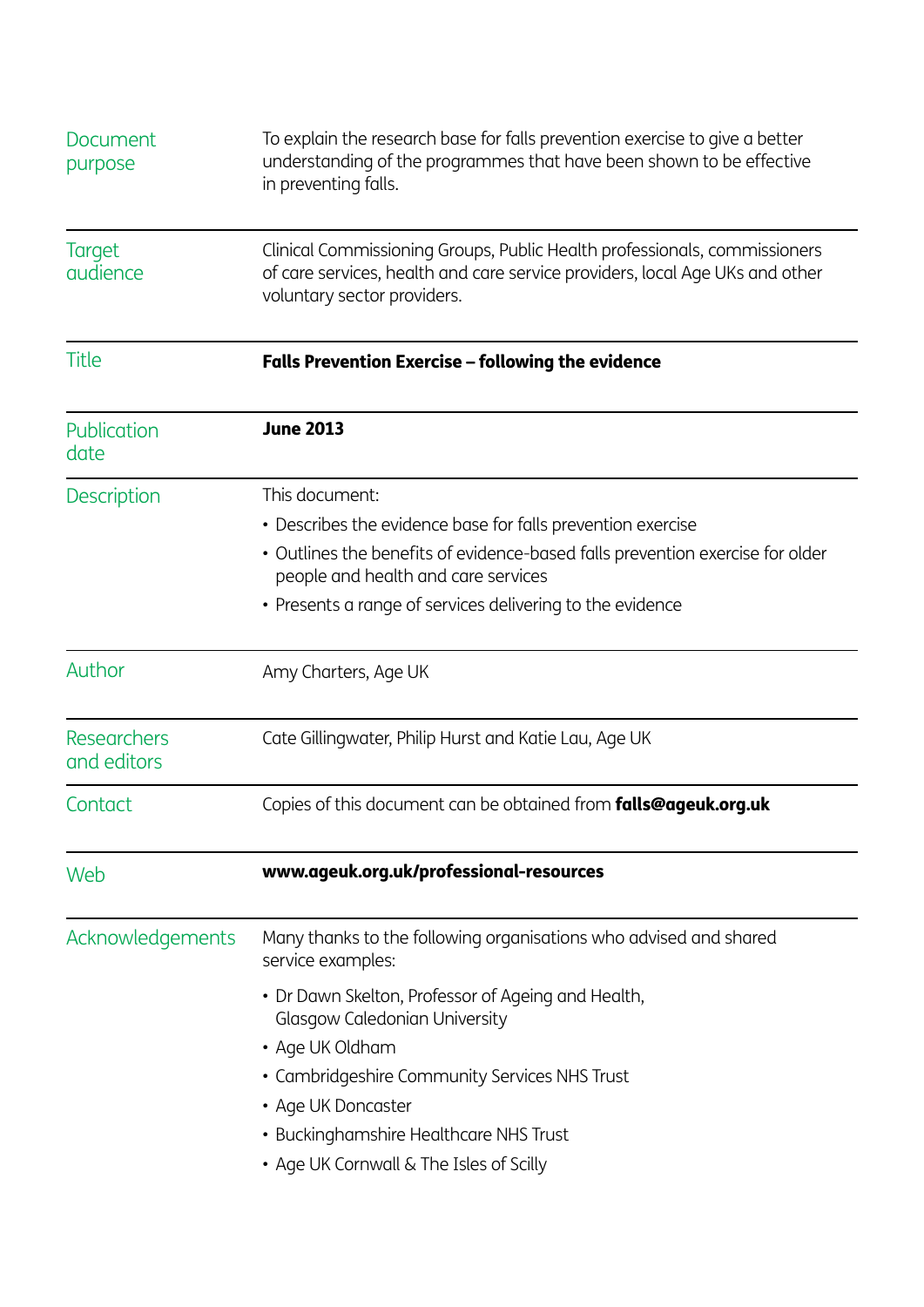## *Contents*

| <b>Why this guide?</b>                                 |    |
|--------------------------------------------------------|----|
| Falls: the facts                                       |    |
| <b>Background</b>                                      | 5  |
| What is the evidence for falls prevention exercise?    |    |
| Summary of evidence base for falls prevention exercise | q  |
| <b>Evidence based programmes</b>                       | 10 |
| Examples of evidence based programmes                  | 11 |
| Falls exercise pathway                                 | 12 |
| Secondary prevention programmes                        | 13 |
| <b>Evidence in practice</b>                            | 14 |
| Evidence in practice: service examples                 | 15 |
| <b>Conclusion</b>                                      | 20 |
| Bibliography                                           | 21 |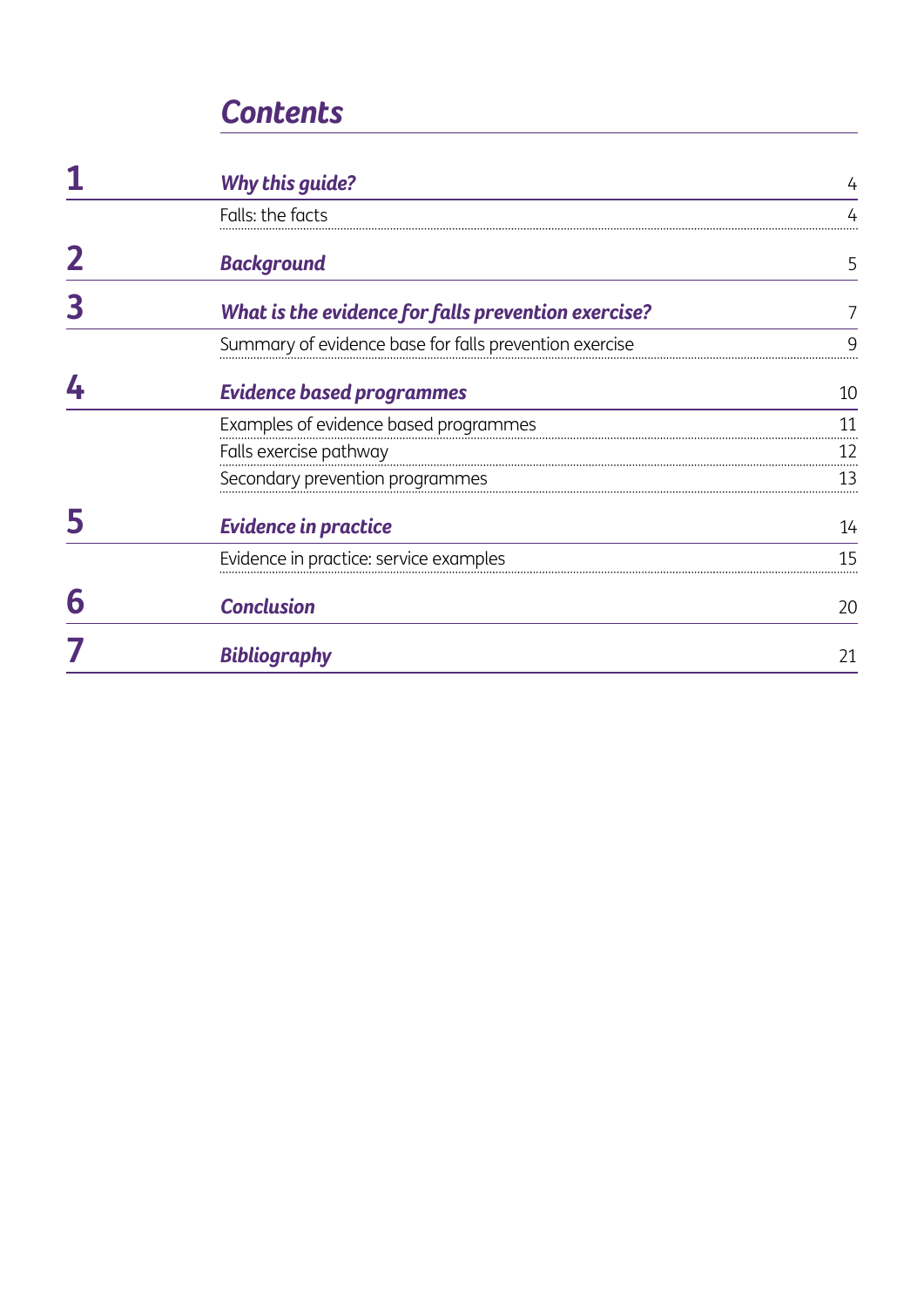# *Why this guide?*

Falls prevention exercise has been proven to be extremely effective in reducing falls. It plays an important role in the falls care pathway, both in terms of primary and secondary prevention, and can significantly contribute to reducing the financial burden on the NHS and social care by preventing fractures and avoidable hospital admissions. Audits of falls and bone health services have consistently shown, however, that provision of falls prevention exercise is patchy, at best, and often does not follow the guidelines for evidence-based practice.

This guide explains the research behind falls prevention exercise to give a better understanding of the kind of programmes that have been shown to be effective in preventing falls. It also provides examples of evidence-based programmes that are currently in practice and demonstrates how they contribute to an integrated falls care pathway.

# *Falls: the facts*

- Falls and fractures in people aged 65 and over account for over 4 million hospital bed days each year in England alone.<sup>1</sup>
- The healthcare cost associated with fragility fractures is estimated at £2 billion  $a$  year. $2$
- Injurious falls, including 70,000 hip fractures annually, are the leading cause of accident-related mortality in older people.3
- After a fall, an older person has a 50 per cent probability of having their mobility seriously impaired and a 10 per cent probability of dying within a year.<sup>4</sup>
- Falls destroy confidence, increase isolation and reduce independence, with around 1 in 10 older people who fall becoming afraid to leave their homes in case they fall again.<sup>5</sup>
- A tailored exercise programme can reduce falls by as much as 54 per cent.

<sup>1</sup> Royal College of Physicians. 2011. *Falling Standards, broken promises: report of the national audit of falls and bone health in older people 2010* 2 ibid

<sup>3</sup> ibid

<sup>4</sup> Help the Aged, 2008. *Towards Common Ground*

<sup>5</sup> Help the Aged, 2008. *Spotlight Report 2008*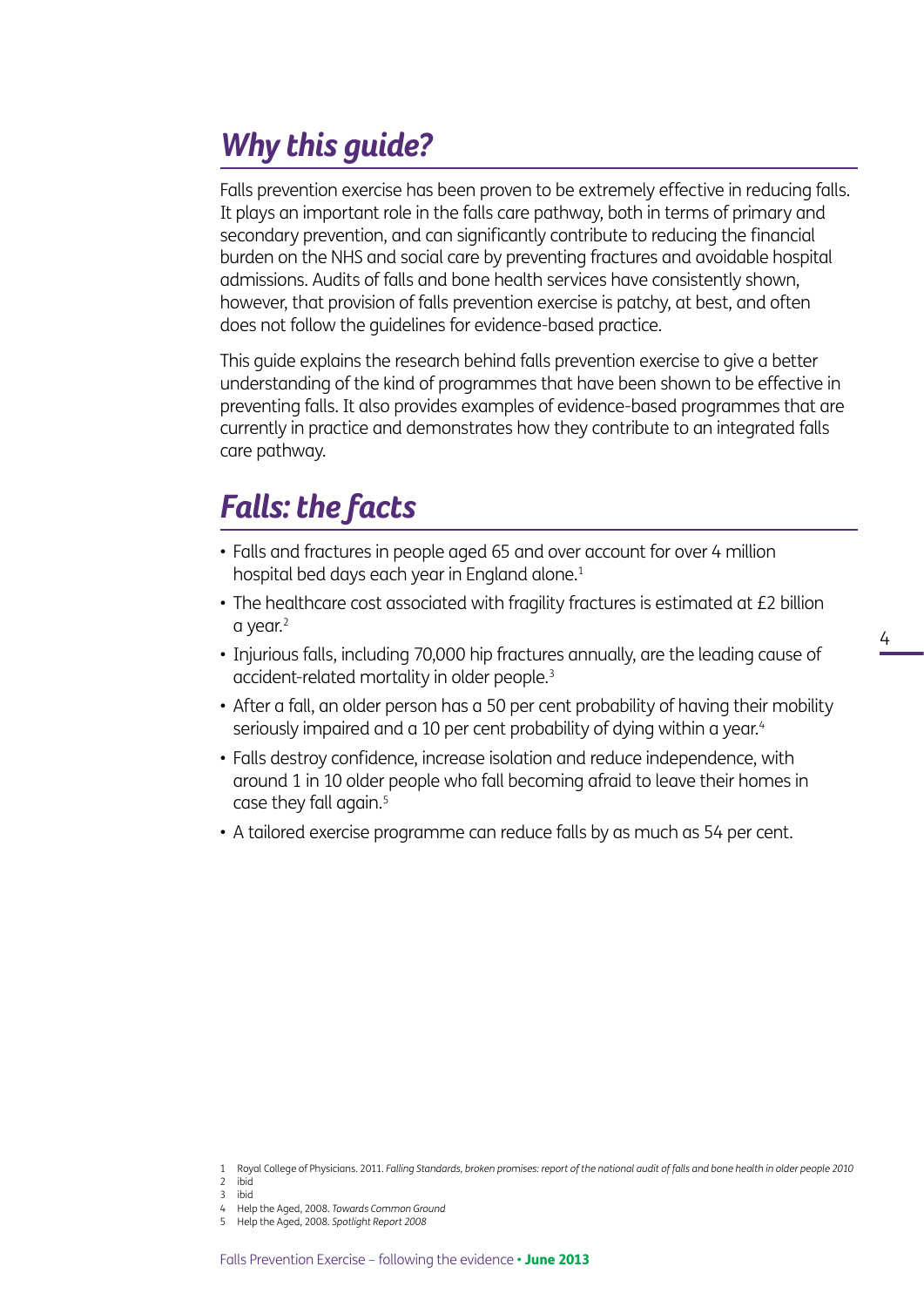# *Background*

There are many different reasons why people fall in later life. It can happen as a result of dizziness caused by different medications<sup>6</sup> or medical conditions, such as syncope or Parkinson's Disease. Falls can be caused by extrinsic factors such as poorly fitting footwear<sup>7</sup> and uneven paving, or by the physiological conditions associated with ageing, such as natural deterioration in eyesight and muscle strength, which can make it difficult to balance, $^{\circ}$  see and step over potential hazards. In many cases, it is not simply one, but a combination of these risk factors that leads to a fall.9

Good detective work is therefore essential when it comes to determining the causes of, and effective treatment for a fall. In addition to a multifactorial risk assessment, it is crucial that those at risk are offered a range of interventions, including medication reviews and home safety or hazard assessments.10 The most effective component of a multifactorial intervention is therapeutic exercise,<sup>11</sup> as balance impairment and muscle weakness caused by ageing and disuse, are the most prevalent modifiable risk factors for falls.

Almost 20 years of research into the subject has led to a very good understanding of exactly what kind of exercise and how much is needed to be effective in preventing falls.12 One Randomised Controlled Trial showed that a tailored group exercise programme delivered over a nine month period can reduce the risk of falling by as much as 54 per cent.<sup>13</sup> Another, based in New Zealand and using home based exercise over a year, showed a reduction of some 35 per cent.<sup>14</sup> Yet, despite this, and the huge potential these exercise programmes hold in helping to make dramatic improvements in quality of life and achieve significant cost savings, older people continue to have limited access to evidence-based falls prevention programmes. Where these programmes are available, the vast majority are altered or scaled down to an average duration of 12 weeks or less.15 Yet we know that a 'dose' of at least 50 hours is necessary to reduce falls.16

- 6 NICE guidelines, CG161, 2013. Falls: The assessment and prevention of falls in older people
- 7 Spink et al, 2011. 'Effectiveness of a multifaceted podiatry intervention to prevent falls in community dwelling older people with disabling foot pain.' *British Medical Journal*
- 8 British Geriatrics Society and The College of Optometrists, 2010 *The Importance of Vision in Preventing Falls*
- 9 Visibility, 2005. *Deteriorating Vision, Falls and Older People: The links*
- 10 NICE guidelines, CG161, 2013. Falls: The assessment and prevention of falls in older people
- 11 Department of Health, 2009. Falls and fractures: effective interventions in health and social care.
- 12 Cochrane Review, 2012. Interventions for preventing falls in older people living in the community.
- 
- 13 Skelton et al, 2005. Tailored group exercise (Falls Management Exercise FaME) reduces falls in community-dwelling older frequent fallers (an RCT).

<sup>14</sup> Campbell at al, 1997. 'Randomised controlled trial of a general practice programme of home based exercise to prevent falls in elderly women.' *British Medical Journal*

<sup>15</sup> Royal College of Physicians. 2011. *National audit of falls and bone health in older people*

<sup>16</sup> Sherrington et al. 2011 'Exercise to prevent falls in older adults: an updated meta-analysis and best practice recommendations.' *New South Wales Public Health Bulletin*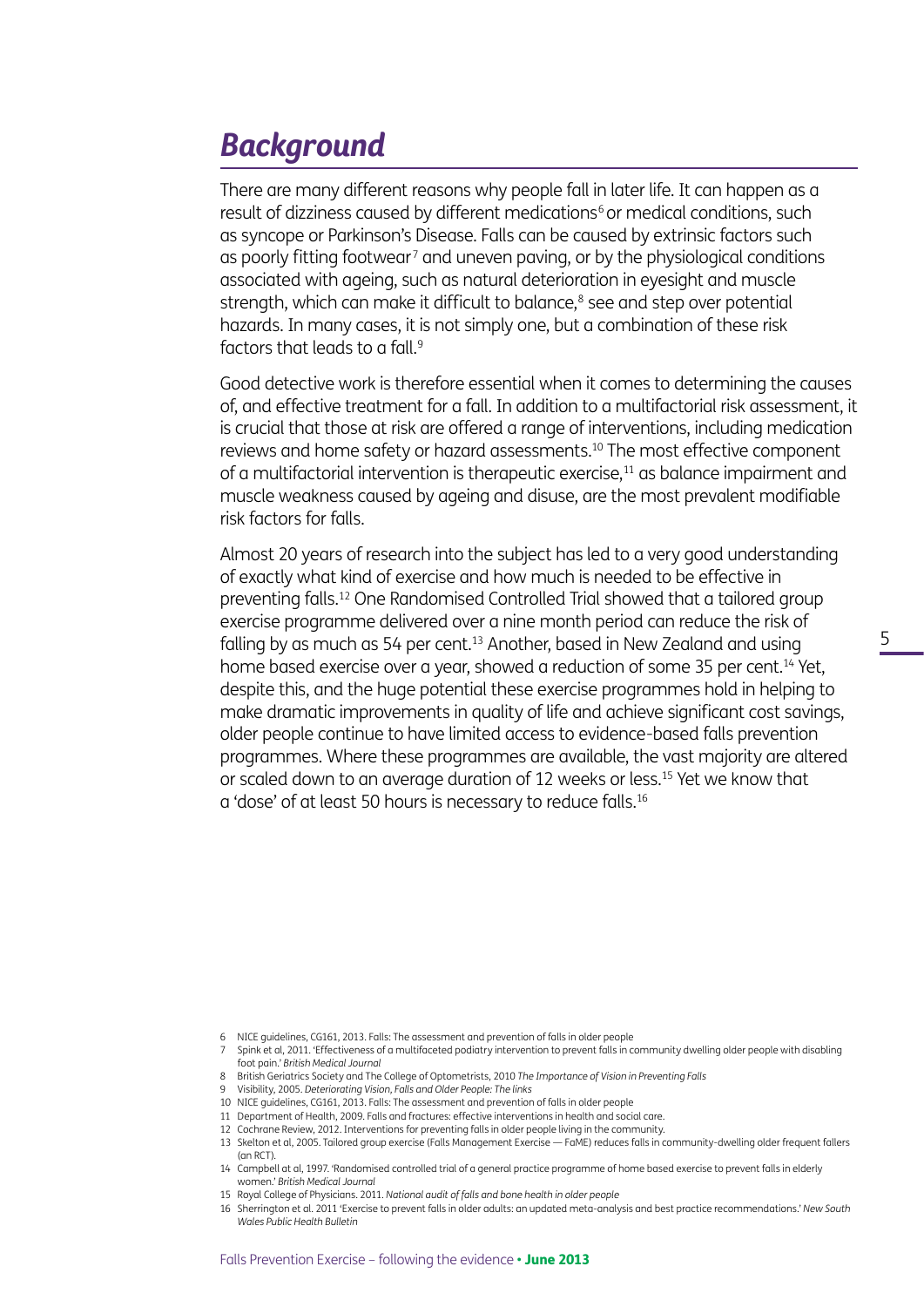There are a number of reasons for this. Firstly, there are common misconceptions about what constitutes the evidence base for falls prevention exercise – perhaps because of the sheer number of research trials that have been undertaken. Funding priorities can also be a barrier, particularly due to the duration of these programmes, which can appear expensive, even though the cost is low compared to the costs of fractures. However, much like prescribing half a dose of antibiotics (where the patient is unlikely to make a full recovery and need to return for further treatment), a half-course of falls prevention exercise will be ineffective and result in even greater costs to health and social care services and may even increase the risk of falls and fractures.17

In addition, many instructors delivering falls prevention exercise programmes are not appropriately trained,18 and therefore inadvertently promote alternative exercises as falls prevention (such as chair-based classes). This can reinforce misconceptions about what works.

There are a number of evidence based exercise programmes, these are:

- • Otago
- FaME (Falls Management Exercise)/Postural Stability Instructor (PSI)

There is a need to ensure a smooth transition on from FaME/Otago programmes to further exercise opportunities. This will enable older people who have fallen to continue the progression of training to ensure effective outcomes.

<sup>17</sup> Royal College of Physicians. 2012. *Older people's experience of therapeutic exercise as part of a falls prevention service. Patient and public involvement*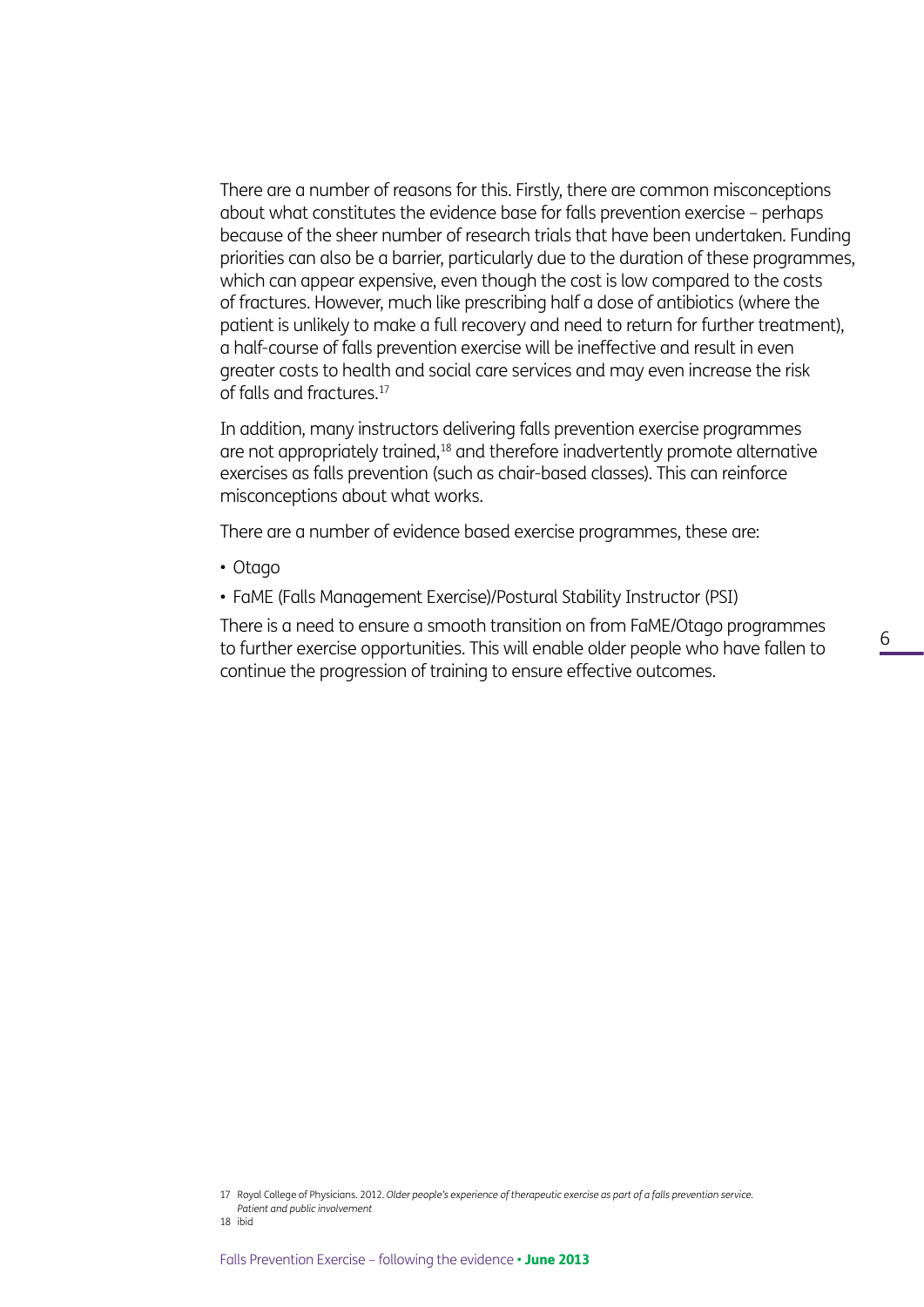# *What is the evidence for falls prevention exercise?* **3**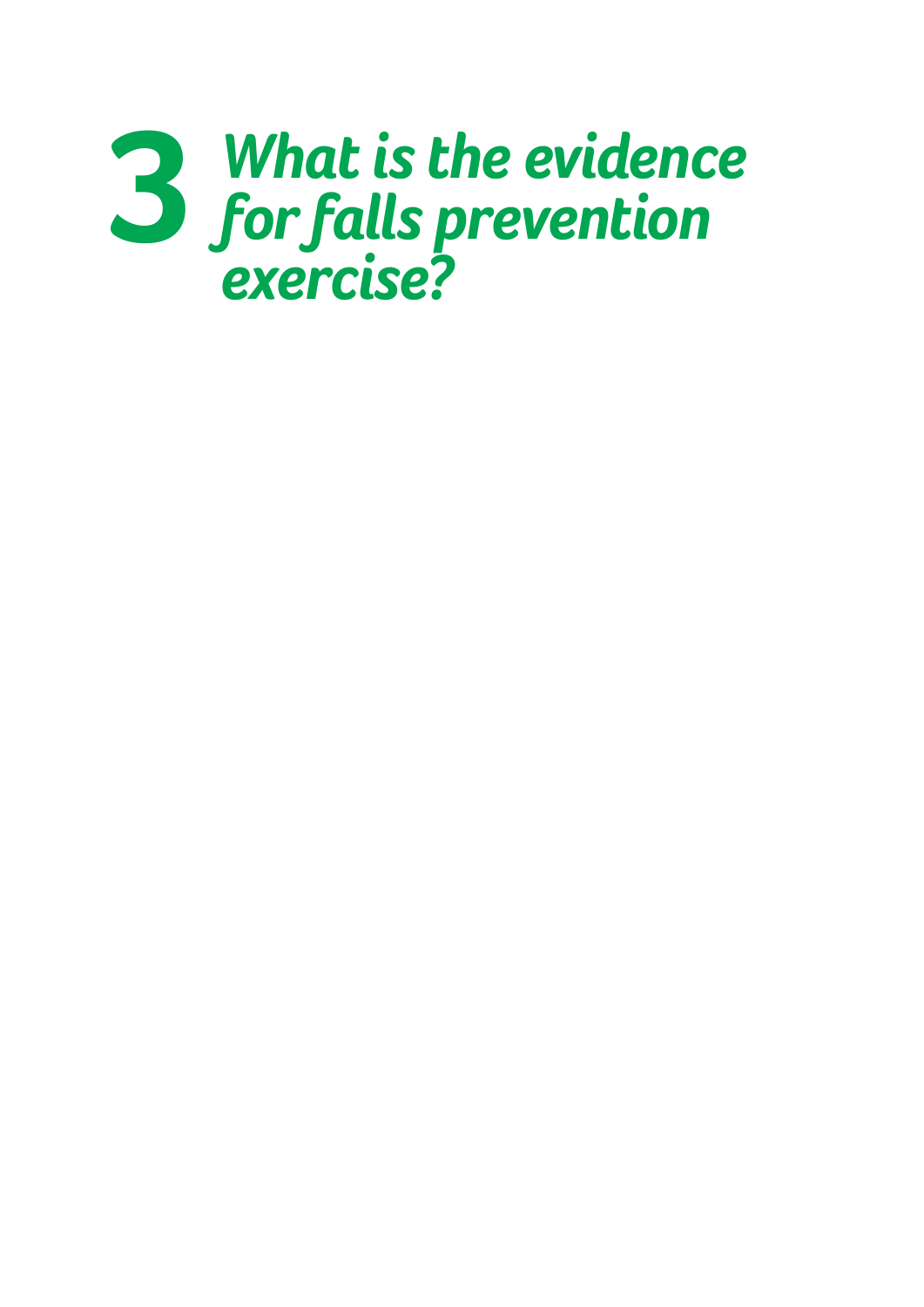## *What is the evidence for falls prevention exercise?*

The most important consideration when it comes to commissioning and delivering falls prevention exercise is that there is no 'one-size fits all' solution. Programmes must be tailored to the individual in order to be effective, which means the exercise must be pitched at the right level and enable participants to progress. It must also take medical conditions and falls history into account. So, whereas Tai Chi will be effective for those who have not yet fallen (or who have only mild deficits of strength or balance),<sup>19</sup> it is less effective for those who have fallen and are more frail.<sup>20</sup> There is the potential that this could put those who have already experienced a fall at greater risk of falling again, if their balance is not good enough to safely perform three dimensional unsupported movement, or that it is adapted to seated or fully supported movement which will not reduce the risk of future falls.

In summary, the evidence for effective falls prevention exercise states that programmes must be of the correct type, duration and intensity.

### **Type**

The principle of falls prevention exercise is to counter the effects of muscle deterioration, particularly those that keep us upright and enable us to walk without swaying. Therefore, all falls prevention exercise must focus on strengthening leg and ankle muscles and challenging balance.<sup>21</sup> In essence, this means programmes must include resistance training and exercises done while standing. So, effective falls prevention cannot be achieved solely through chair-based programmes and seated gym machines.

When it comes to the type of exercise, it is also important to note that although programmes for both primary prevention (preventing first falls) and secondary prevention (preventing further falls) will be the same, (i.e. both focus on strength and balance), they will vary in the way they are delivered in order to meet the needs of the individual, especially where there is higher risk of falls. Programmes for secondary prevention, for example, will need to provide more support in the form of targeted interventions with controlled movements, and in some cases, operate on a one-to-one basis.22

<sup>19</sup> Wolf et at. 1996. 'Reducing frailty and falls in older persons: an investigation of Tai Chi and computerized balance training. Atlanta FICSIT Group. Frailty and Injuries: Cooperative Studies of Intervention Techniques.' *Journal of the American Geriatrics society*

<sup>20</sup> Wolf et al. 2003. 'Intense tai chi exercise training and fall occurrences in older, transitionally frail adults: a randomized, controlled trial.' *Journal of the American Geriatrics society*

<sup>21</sup> Kenny et al. 2011. 'Summary of the updated American Geriatrics Society/British Geriatric Society Clinical Practice Guideline for preventing falls in older people' *Journal of the American Geriatrics Society*

<sup>22</sup> NICE guidelines, CG161, 2013. Falls: The assessment and prevention of falls in older people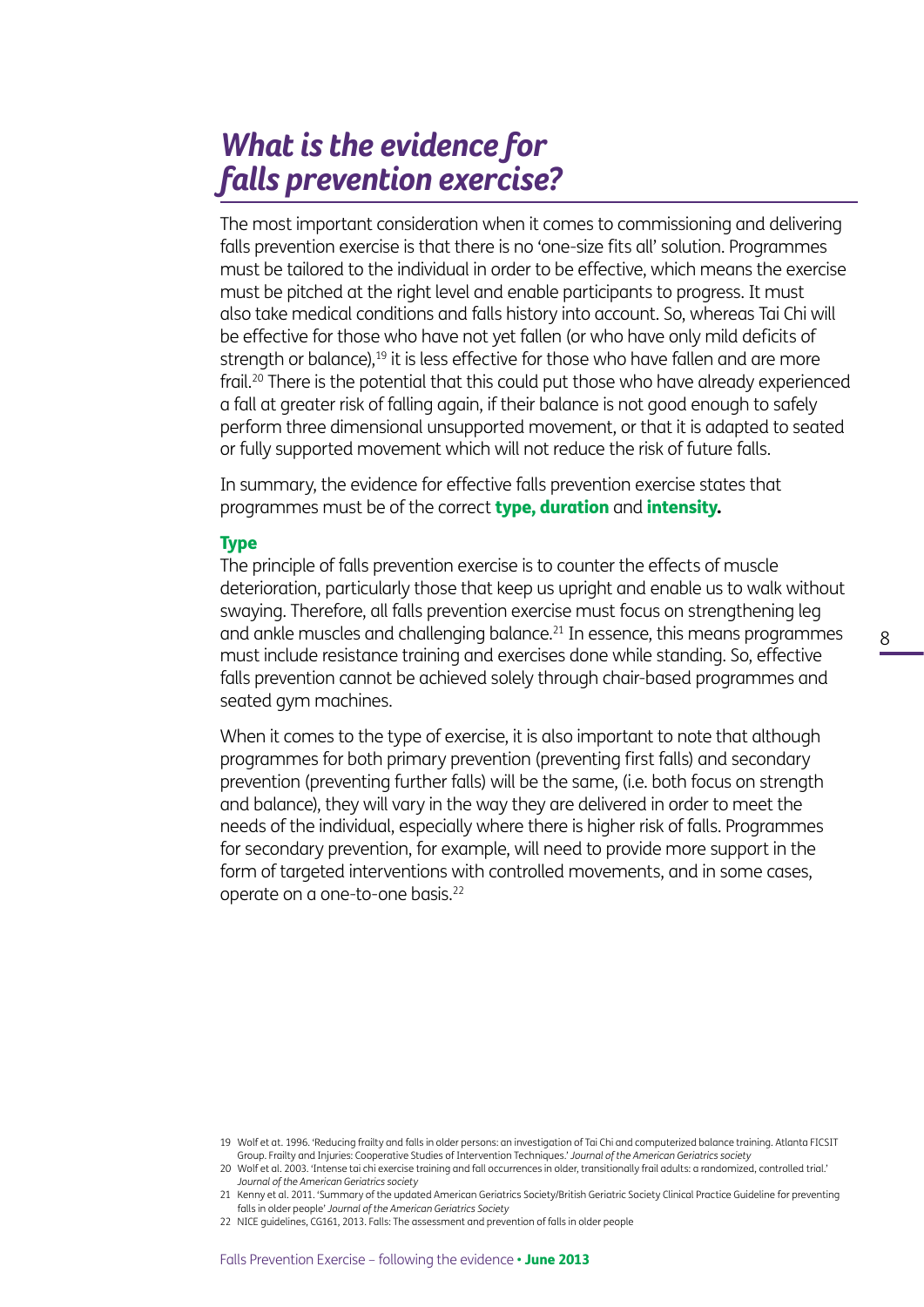### Frequency and duration

In order to build up muscle and maintain a level of strength and balance to effectively prevent falls, exercises must be performed regularly and frequently. The recommended frequency for effective falls prevention is at least twice – and preferably three times – a week.<sup>23</sup> Therefore, evidence-based programmes delivered through weekly classes should 'prescribe' additional exercises to be carried out by the participants at home.<sup>24</sup>

The length of time an individual carries out these exercises will also determine their effectiveness in preventing falls. The evidence states that a minimum 'dose' of 50 hours should be given.25 Again, with weekly classes, this equates to a course of around six months, and accounts for the long duration of the Otago and Postural Stability (Falls Management Exercise – FaME) programmes.26

### **Intensity**

It is possible to improve muscle strength and balance irrespective of age, but in order for this to be effective in preventing falls and to be performed safely, it must be sufficiently challenging to and progressive for the individual.<sup>27</sup> This can be best ensured by employing professionals trained to deliver specialist falls prevention exercise programmes, as they can appropriately assess individuals at the outset of any intervention, adapt exercises where necessary and ensure participants are progressing at the right level, for example, by advising on the right number of repetitions and the use of support (eg. hand holds on chairs) progressing to no support.

## *Summary of evidence base for falls prevention exercise*

- Balance impairment and muscle weakness are the most prevalent risk factors for falls and therapeutic exercise is the most effective component of a multifactorial intervention.
- A tailored programme for falls prevention can reduce the risk of falls by up to 54 per cent, but not all exercises are effective in preventing falls.
- In order to be effective, exercise programmes must:
	- Challenge balance and improve strength through resistance training and exercise in a standing position.
	- Be tailored to the individual, i.e. pitched at the right level, taking falls history and medical conditions into account.
	- Be sufficiently progressive.
	- Be carried out 2-3 times a week.
	- Be continued over a duration of at least 50 hours.
	- Be delivered by specially trained instructors.

<sup>23</sup> Sherrington et al. 2011 'Exercise to prevent falls in older adults: an updated meta-analysis and best practice recommendations,' *New South Wales Public Health Bulletin*

<sup>24</sup> Royal College of Physicians. 2012. Older people's experience of therapeutic exercise as part of a falls prevention service. Patient and public involvement

<sup>25</sup> ibid 26 ibid

<sup>27</sup> ibid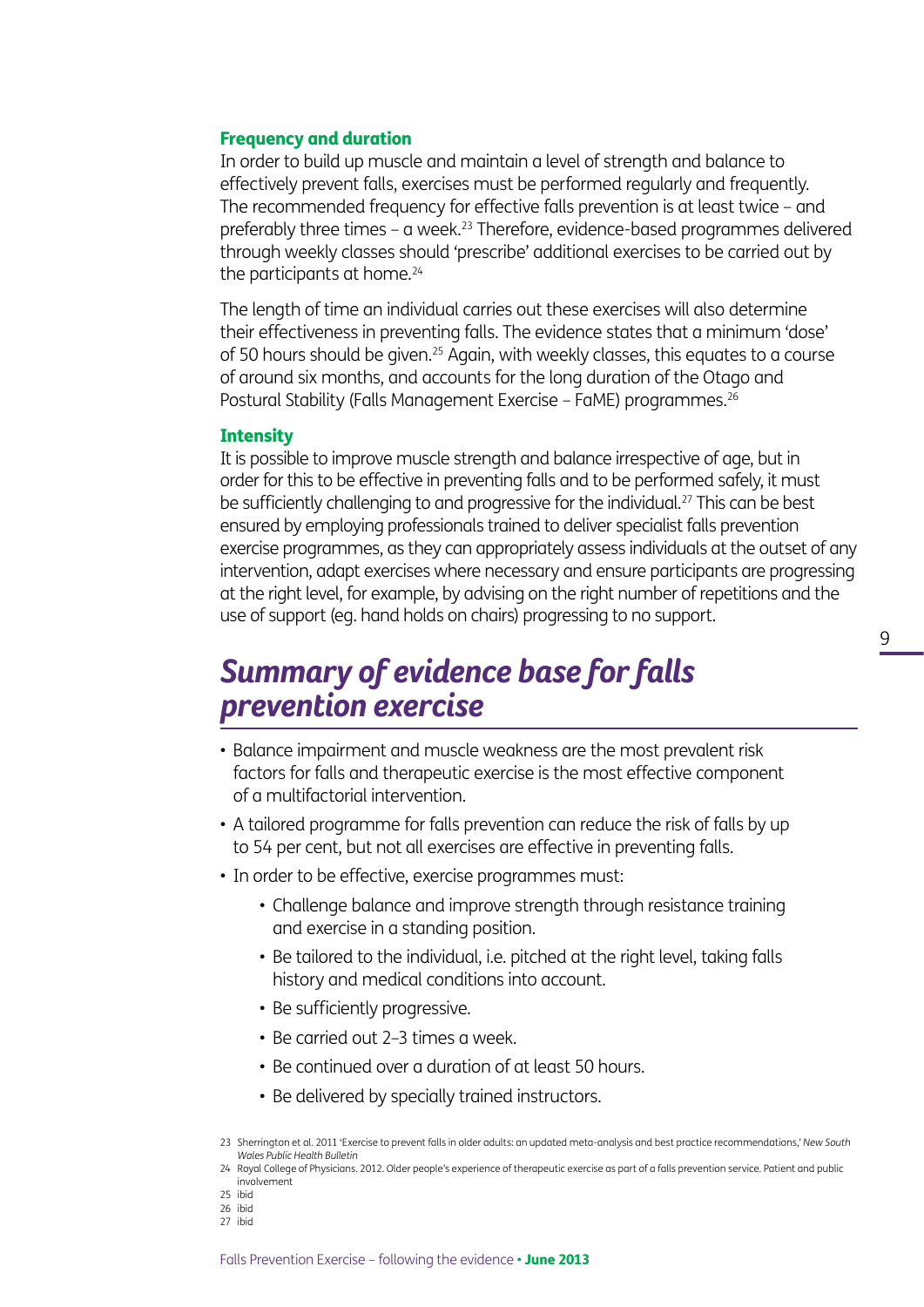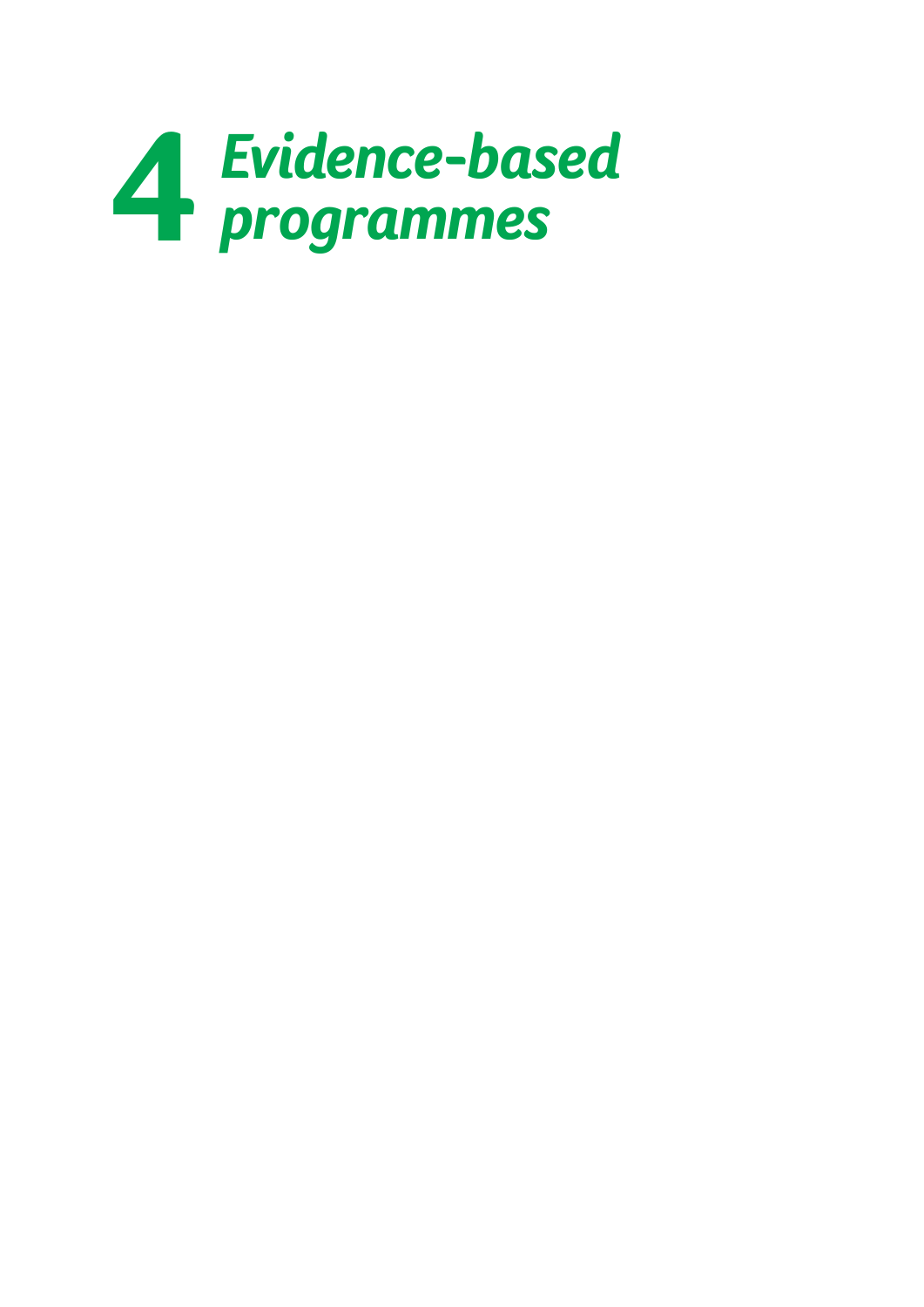# *Examples of evidence-based programmes*

The following table outlines the most common evidence-based programmes for falls prevention, as well as some of the types of exercise that are often misconceived as falls prevention.

| <b>Type of exercise</b>                                  | <b>Falls prevention?</b> | <b>Details</b>                                                                                                                                                                                                                                                          |
|----------------------------------------------------------|--------------------------|-------------------------------------------------------------------------------------------------------------------------------------------------------------------------------------------------------------------------------------------------------------------------|
| Tai Chi, dancing,<br>gardening                           | <b>Yes</b> - Primary     | Reduces risk of falls and is appropriate<br>for younger-older adults (with only<br>mild deficits of strength and balance)<br>who have not experienced a fall.                                                                                                           |
| Otago and Postural<br>Stability (FaME/PSI)<br>programmes | Yes - Secondary          | Each exercise programme has been<br>shown to prevent falls by as much<br>as 35 per cent and 54 per cent<br>respectively. Appropriate for older<br>people at high risk of falls.                                                                                         |
| Chair-based<br>No                                        |                          | A modified evidence-based<br>intervention, working towards<br>reducing falls risk. Appropriate for<br>those unable to exercise in a standing<br>position, with or without support.                                                                                      |
|                                                          |                          | Participants should be supported to<br>progress according to their ability<br>with the ultimate goal of building up<br>to a level where they can take part<br>in standing exercise and progress to<br>an evidence-based programme for<br>secondary prevention of falls. |
| Nordic walking, yoga                                     | <b>No</b>                | No evidence to support effectiveness<br>in preventing falls though does help<br>to maintain strength and balance<br>(risk) and contribute to reducing risk<br>in younger, fitter older adults or<br>those not considered at risk.                                       |

### Exercise continuum

Some of these exercises contribute to building or maintaining strength and balance rather than reducing falls risk and should be considered an important part of the pathway or exercise continuum for older people. When pitched at the appropriate level and to the appropriate individuals, these classes will ensure participants are able to maintain strength and balance at a level which counteracts muscle deterioration and does not revert them to their pre-intervention risk of falls.

It is vital, therefore, that older people are assessed at the end of their evidence-based intervention and offered a range of follow-on classes which suit their needs and abilities, include strength and balance, and support them to progress. There is clear evidence of the negative impact that a lack of follow-up training has, so this transition pathway on to further exercise opportunities should be paramount.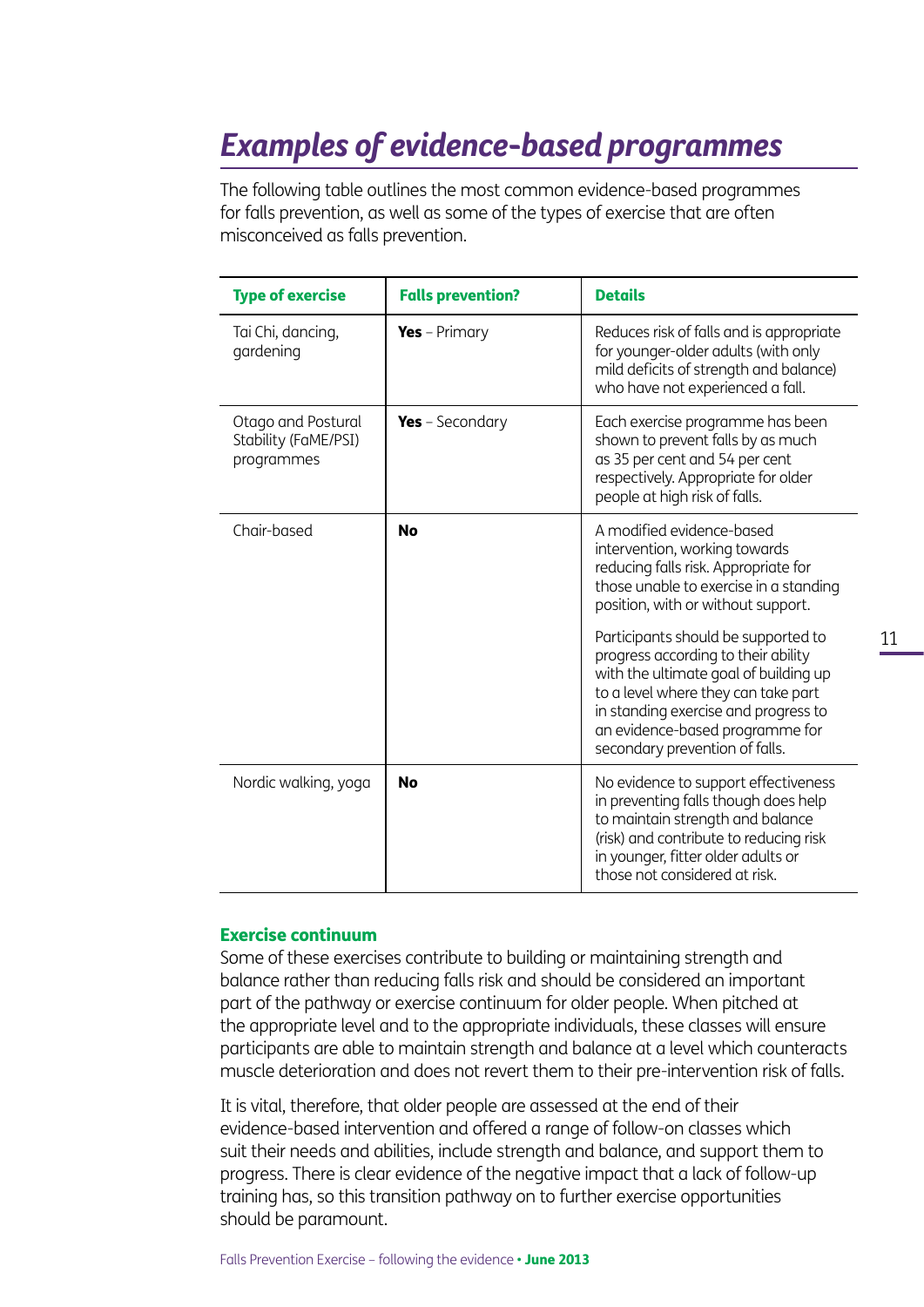The need for a range of 'maintenance' or follow-on activities in the community is also supported by the physical activity quidelines for older adults, $28$  which recommend activities to improve muscle strength and balance on two or more days a week for all adults over 65.

The following diagram, produced by Cambridge Community Services NHS Trust Falls Prevention Services, outlines how an exercise continuum for preventing falls might look:



28 Department of Health. 2011. *UK Physical Activity Guidelines for Older Adults*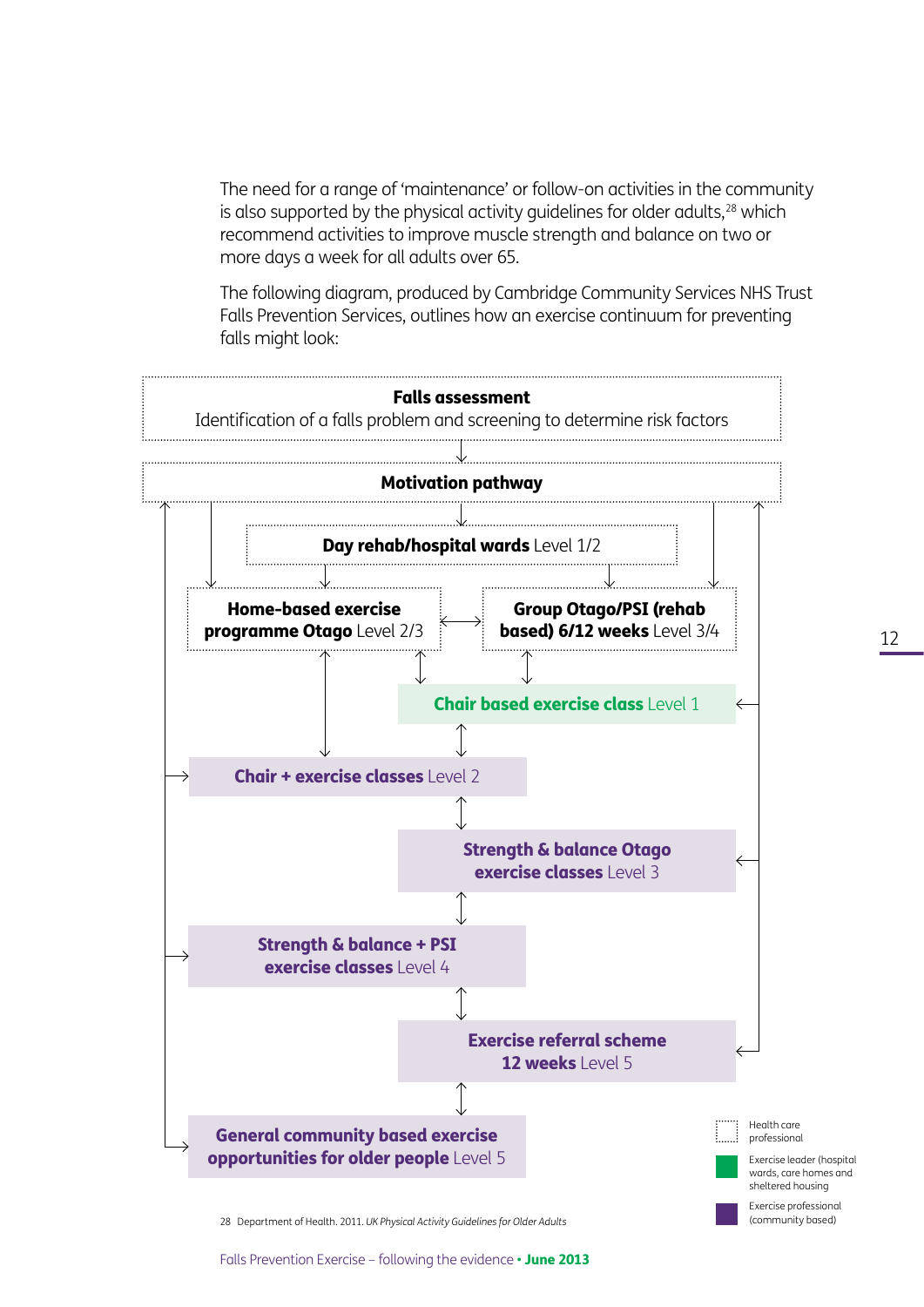# *Secondary prevention programmes*

As secondary prevention of falls can be more complex and follows specially designed programmes rather than a more general type of exercise, such as Tai Chi, this section provides further details on how these programmes should be carried out in order to meet the evidence base.

The two most common evidence-based programmes for preventing falls in the UK are Postural Stability (FaME/PSI) and Otago.<sup>29</sup> Both were designed through research trials exploring the specific components of exercise that are effective in preventing falls and have been rigorously evaluated and proven to work in practice. They therefore provide the clearest way of ensuring participants are meeting the guidelines set out in the evidence-base for falls prevention, provided they are delivered according to the original programmes, as follows:

### Postural stability programme

- Based on Falls Management Exercise trial (FaME/PSI).
- Led by trained Postural Stability Instructor.
- Frequency: weekly class lasting between 45 and 75 minutes plus home exercise twice a week.
- Duration: at least 36 weeks.
- Exercise is modified according to individual progress, includes floor work to retrain getting off the floor and resistance bands and ankle weights for strength progression.
- Exercise meets the ACSM quidelines<sup>30</sup> for exercise for older people and therefore increases the likelihood that people will move towards meeting the UK physical activity quidelines. $31$

### Otago home-based strength and balance exercise programme

- Developed by Otago University in New Zealand.
- Led by trained Otago Exercise Programme Leader.
- • Frequency: participants are seen at home at least four times during the first eight weeks with a booster visit at six months. Participants are encouraged to perform the exercises at home at least three times weekly for one hour or more and also to walk indoors or outdoors on two other days of the week.
- Duration: participants are encouraged to continue the exercises for at least one year.
- Additional support is provided through telephone follow-ups each month between visits.

<sup>29</sup> Royal College of Physicians. 2011. *Falling Standards, broken promises: report of the national audit of falls and bone health in older people 2010* 30 Nelson et al. 2007. 'Physical activity and public health in older adults: recommendation from the American College of Sports Medicine and

the American Heart Association.' *Medicine and Science in Sports and Exercise*

<sup>31</sup> Department of Health. 2011. *UK Physical Activity Guidelines for Older Adults*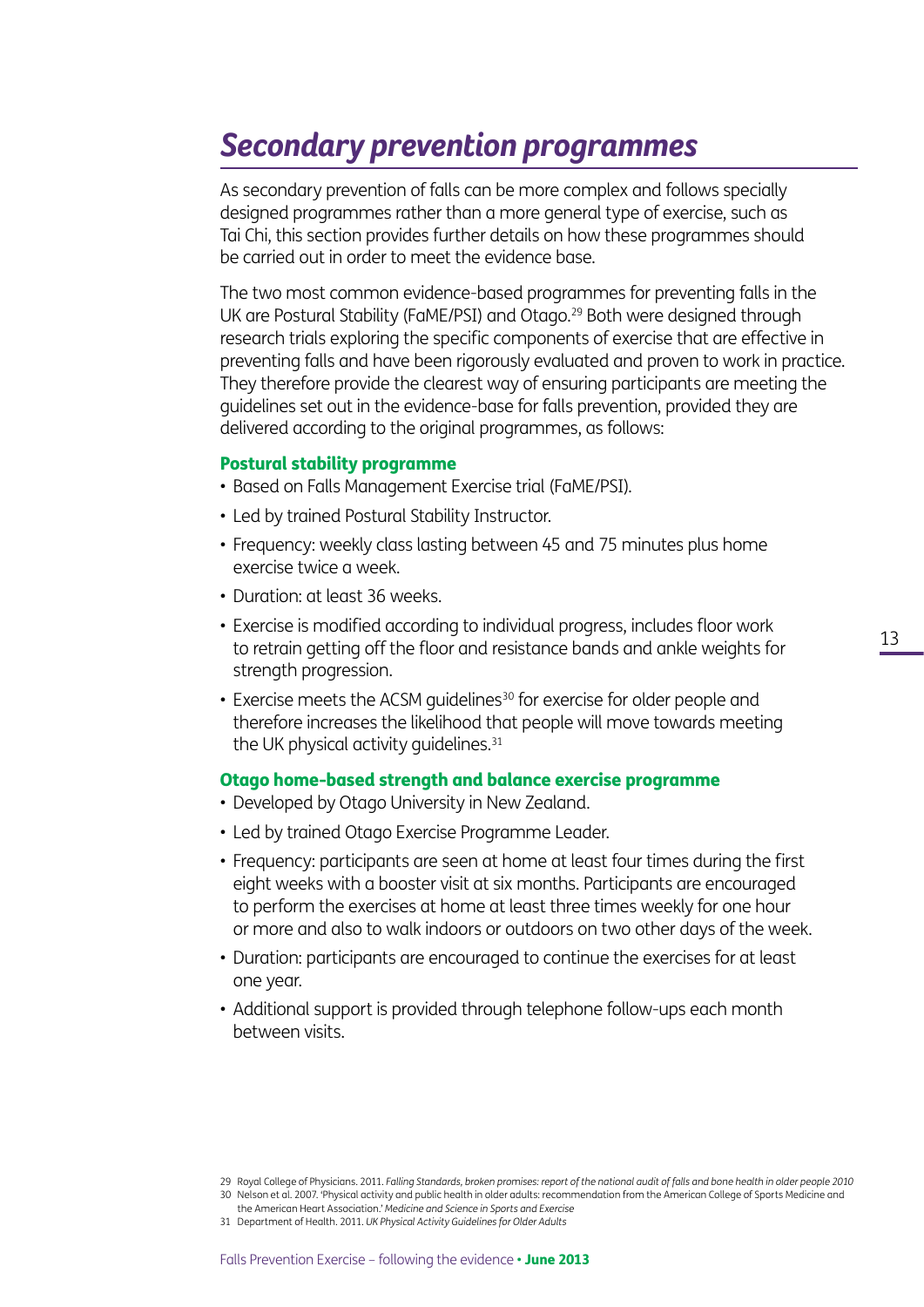# *Evidence in practice*

- 
- 
- -
	- -
		-
	-
	- - -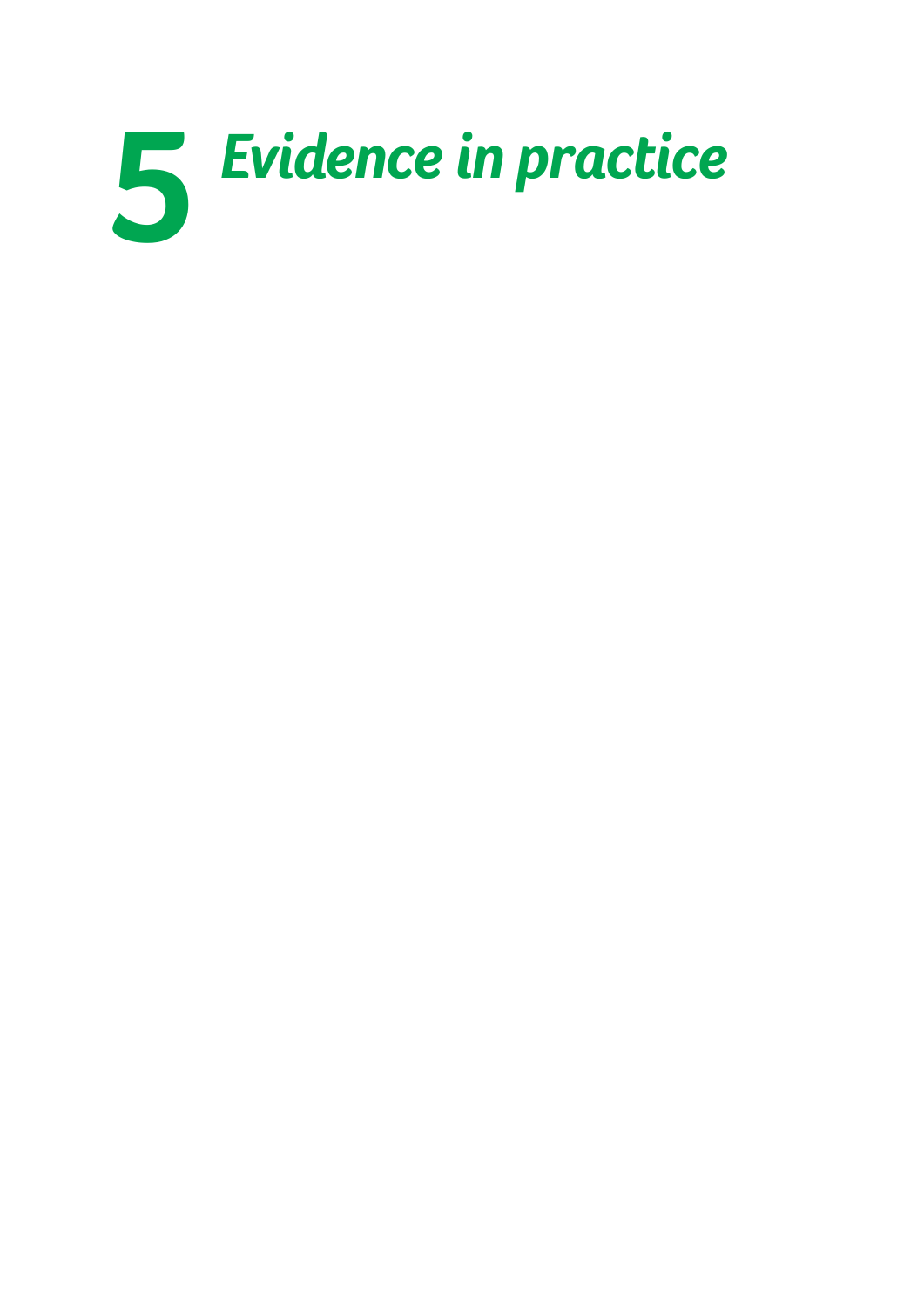## *Evidence in practice: service examples*

The following are examples of where PSI programmes are being delivered according to the evidence base.

## Age UK Oldham Falls and Injury Prevention Exercise Scheme

The scheme is run in partnership with Oldham Community Leisure Limited and funded by Oldham local authority. It was set up initially to complement local NHS physiotherapy services, which can only offer a limited programme due to the high number of people who fall and the demand on their service.

The scheme is targeted at older people who have experienced falls or are considered to be at high risk of falling (including older people recovering from stroke and those who have had a 'minor' fall).

Classes are delivered by trained fitness instructors who undergo intensive Postural Stability Instructor training. This is a level four qualification on the register for exercise professionals. The class aims to improve balance and increase local muscular strength, co-ordination and self-confidence.

Referrals are accepted from GPs and other health professionals. Clients are initially referred to the physiotherapy falls service for a multifactorial assessment. They use a Falls Risk Assessment Tool (FRAT) which also includes a home assessment check.

Following these assessments, suitable participants are referred from the physiotherapy team to Age UK Oldham Falls Prevention Exercise Scheme. Participants are offered up to six months of falls prevention classes. Each participant attends two sessions per week and is also provided with an exercise DVD and encouraged to use this at home between classes.

The classes take place at various venues throughout Oldham and transport is provided to the classes if required. Both the class and transport are free.

Participants are assessed and functional tests (e.g. Timed Up and Go) are carried out at the start of the scheme, three months after starting and at the end of the scheme to monitor progress. These assessments then determine if participants are ready to move on to other established activities such as the 'Next Steps' scheme.

The 'Next Steps' scheme is an intermediate class (funded by Oldham local authority) aimed at bridging the gap between the initial 'falls prevention' classes and mainstream leisure activities. Clients are offered up to six months of classes. These are free but participants need to arrange and pay for their own transport.

Once people have completed the full 12 months of Falls and Injury Prevention Exercise Scheme and 'Next Steps' they are supported to move onto community based classes.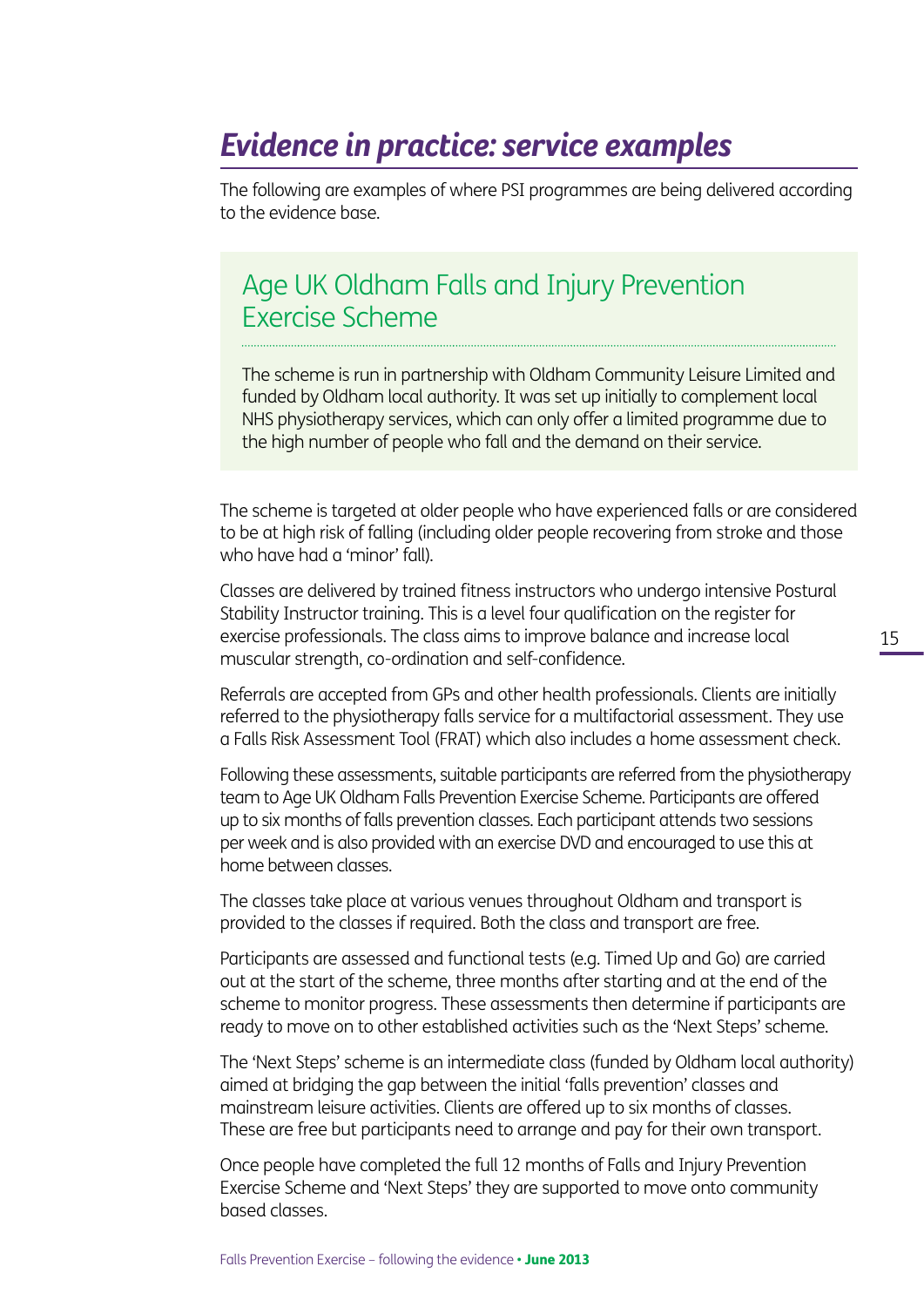Oldham Community Leisure hold 10 chair based exercise classes throughout Oldham. The PSIs deliver these classes and they therefore know people from the falls courses, which mean they are familiar with their abilities. The older people also feel reassured and familiar with the PSIs. These classes cost between £2 and £3.

A pilot scheme is currently in progress for Otago falls sessions to be delivered in older people's homes, under the supervision of the falls physiotherapist. Alongside the Otago sessions within their home, the participants also attend one class a week with the PSI team through Age UK Oldham.

## Falls Prevention Service in Cambridgeshire – provision of Postural Stability and Otago exercise classes

Cambridgeshire Community Services NHS Trust trains both healthcare professionals and exercise professionals working in local statutory bodies and the voluntary sector to deliver evidence based PSI and Otago falls prevention exercise programmes in the community. An exercise continuum operates (see above) so that participants can move from an NHS-led programme to community class or vice versa with ease.

Staff working in the NHS must have at least either PSI or Otago training or be supervised by a member of staff who has successfully completed the training. Exercise instructors working in the community may only advertise their classes in the 'Forever Active' (see below) termly brochure if they have the appropriate qualifications for the classes they are teaching.

The NHS-led strength and balance classes are delivered over 12 weeks alongside the home-based exercise programmes (Otago). At the end of the 12 weeks participants are expected to attend a community class and/or continue in their own home. Community classes are held in a variety of venues including village and church halls, sheltered housing and leisure centres. Transport to NHS falls classes may sometimes be provided, however transport is not provided for classes in the community. There are local transport schemes where participants can 'dial a ride' or opt for a lift sharing scheme for example.

Baseline and end of programme assessments are carried out, including the Tinetti Balance Assessment tool, Timed Up and Go, establishing goals achieved and the Visual Analogue Scale for fear of falling. Qualitative outcomes have included feedback on being able to use buses and therefore increased independence, being able to visit family who have stairs and also enabling participants to have the confidence to go on holiday.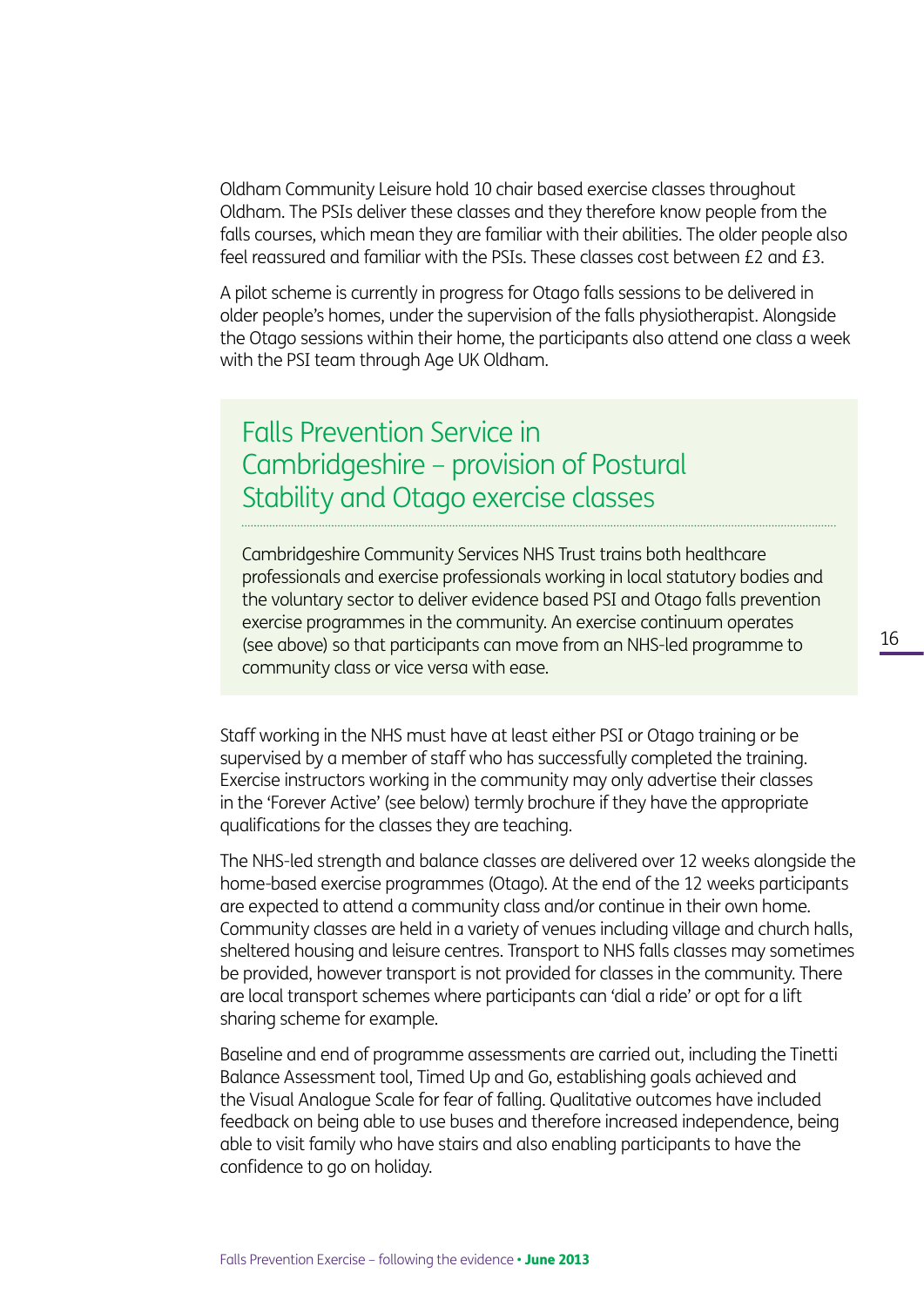Referrals into the NHS programme come from health care professionals, GPs, consultants, nurses, self-referrals, families, neighbours, sheltered housing scheme managers and carers. Promotional materials are used to advertise services to potential referrers, alongside a validated Later Life Training programme. Local authorities, sheltered housing and care agencies pay for training for appropriate staff.

The NHS-run classes are free but there is a charge for most of the community based classes. Many of the community classes are now run as part of 'Forever Active', an independent organisation run by local older people. Independent exercise instructors can choose to work as part of 'Forever Active' which means their classes are advertised free of charge, and class participants know the instructors are appropriately qualified and monitored regularly.

## Age UK Doncaster Strength and Balance classes

Age UK Doncaster has been providing Strength and Balance training for three years on a weekly basis in two local venues. The sessions are delivered by Postural Stability Instructors as part of the 'Active in Later Life' programme. The sessions offer an intervention of 48 weeks with the suggestion of additional twice-weekly activity taken from an exercise booklet. Participants are asked to record the exercises they have undertaken in a diary.

Transport is provided to and from the venues and sessions also take place in supported living housing schemes. A small charge of 50p is made to cover the cost of refreshments which are provided at the end of the session.

At the outset of the intervention, the PSIs work with participants to undertake functional assessments, including Timed Up and Go, Sit to Stand and Functional Reach, in order to assess their capabilities and to ensure that the sessions meet their individual needs.

Participants' progression is monitored at regular intervals and functional gains recorded. This helps to signpost participants onto other activities when it is time for them to move on to a community based activity.

Referrals mainly come from occupational therapists and physiotherapists who have worked with participants as part of the falls rehabilitation service at the local hospital. There are also referrals from community health workers and wellbeing officers of the local authority, from GP practices and by self-referral.

The 'Active in Later Life' programme is currently funded by the NHS in Doncaster.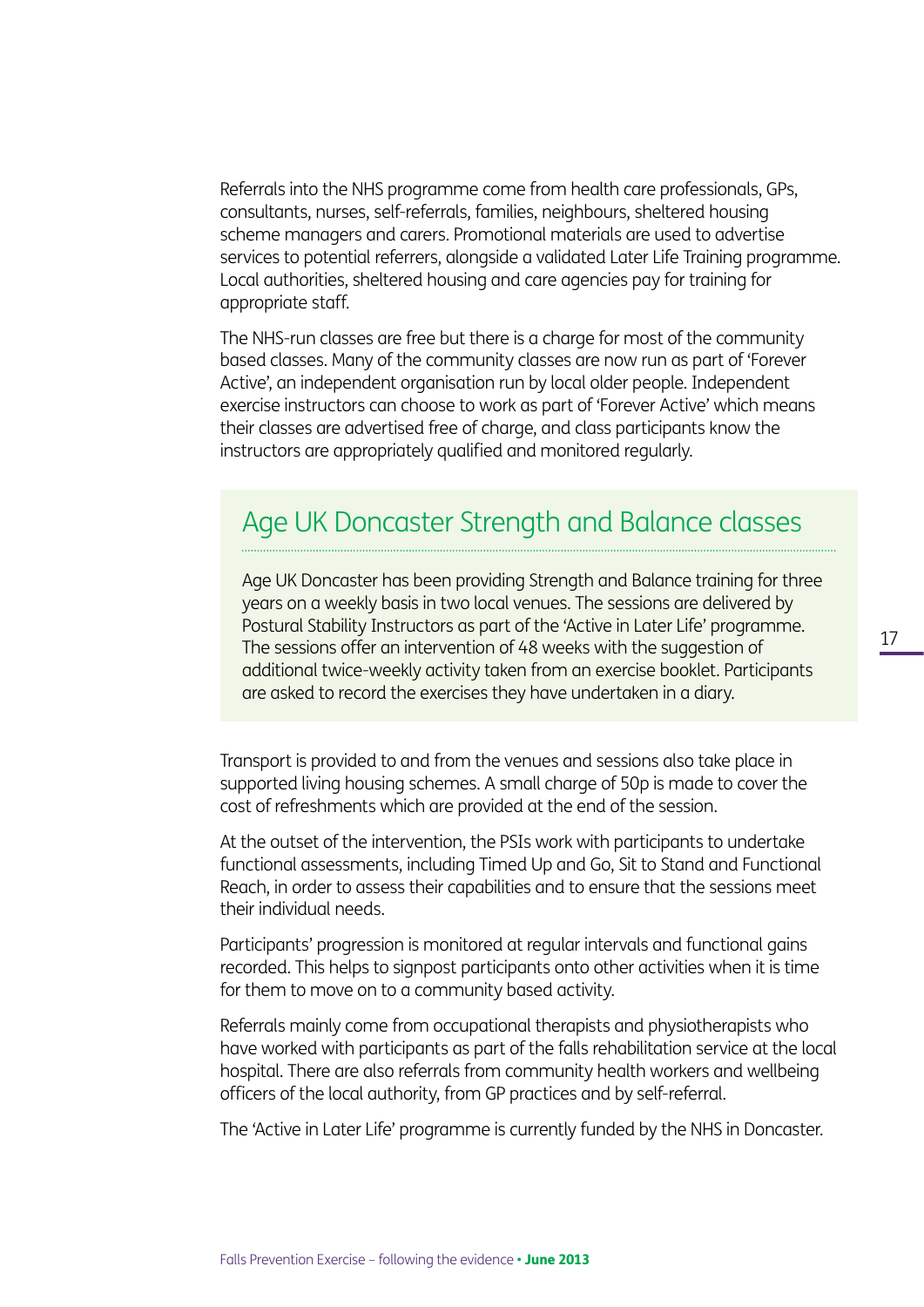In 2012 Age UK Doncaster provided 96 strength and balance classes with over 500 participants. The 'Active in Later Life' Annual Review reported that: '88 per cent of those attending balance & strength sessions felt an improvement in overall strength, particularly when standing'.

### Buckinghamshire Healthcare NHS Trust Postural Stability Instructor classes

'Get Fit, Avoid Falls' classes are a joint venture between Buckinghamshire County Council, Buckinghamshire Healthcare NHS Trust and Greenwich Leisure Ltd (GLL), a social enterprise leisure trust. The classes have been running since 2003.

Classes were originally eight weeks of exercise and education run by a physiotherapist and a physiotherapy assistant solely in sheltered accommodation. Over the years the classes have developed into a postural stability programme. All instructors on 'Get Fit, Avoid Falls' are now Postural Stability Instructors.

Within Buckinghamshire two levels of programme currently run:

#### Level 1

- classes last 12 weeks
- delivered by PSIs within the Community Falls Service who are also physiotherapists, occupational therapists or therapy assistants
- free transport is provided to the venue
- Buckinghamshire NHS funds the staff costs for Level 1 classes and the County Council funds the venues and transport and the freelance PSIs.

### Level 2

- classes last a minimum of 24 weeks
- GLL run the Level 2 classes in the South Buckinghamshire area
- the Community Falls Service coordinates the classes in the rest of Buckinghamshire
- freelance PSIs or their own employed PSIs are used to deliver the classes
- Level 2 classes cost £2.50 per session and transport is not provided.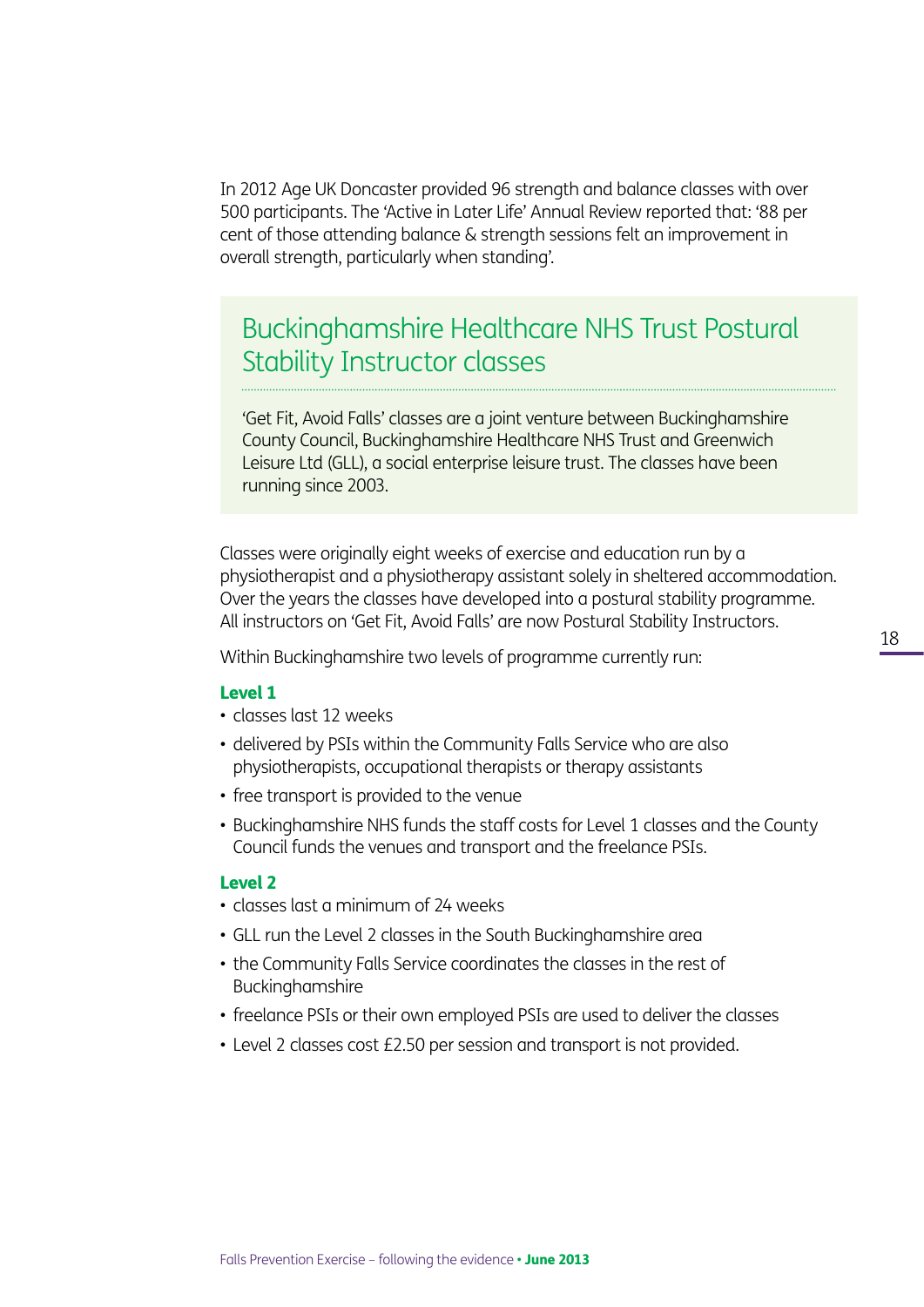Each Level 1 class is followed by a Level 2 class. Most clients will move from Level 1 into Level 2 but those that are able enough can enter direct to a Level 2 class.

In South Buckinghamshire the Level 2 classes are not limited to 24 weeks and become what are called 'maintenance classes'. In some other areas the freelance PSIs have also set up maintenance classes for those that wish to continue exercising.

At the end of the programme there are a variety of options according to area. Some areas continue with PSI classes whereas some clients are directed to Tai Chi.

The main referral methods include self-referrals, GPs, health professional and carers.

Buckinghamshire County Council supports Level 1 and some Level 2 classes by paying for the cost of venues, transport (Level 1 only) and some instructors, who are not part of the falls service.

In 2012, 134 participants completed the Level 1 programme. The assessments used are the Berg Balance Scale, Falls Efficacy Scale–International (FES-I), Goal Attainment and ability to get up off the floor. Before undertaking the programme only 49 per cent of participants were able to get up off the floor independently. After completing the programme 86 per cent of participants were able to achieve this.

## Age UK Cornwall & The Isles of Scilly – Postural Stability Instructor classes

Age UK Cornwall has been running Balance and Stability classes in three locations for over three years, working closely with GP practices in Cornwall. The courses are 20 weeks in duration and at the end of the course, the participants are moved onto a step down class which is more challenging and provides people with an exit route.

Participants are charged £3 per class which enables the classes to be self-funding. Age UK Cornwall has found that the majority of people are prepared to pay the nominal fee when they see how the exercise will improve their mobility and therefore the impact on their daily lives. All classes are held in Village Halls or Community Centres which are easily accessible and have parking or are on a bus route.

The participants came initially from GP referrals, but more and more are self-referring, hearing about the class from friends and families. To date Age UK Cornwall has reduced the number of falls in over 50 out of 68 participants.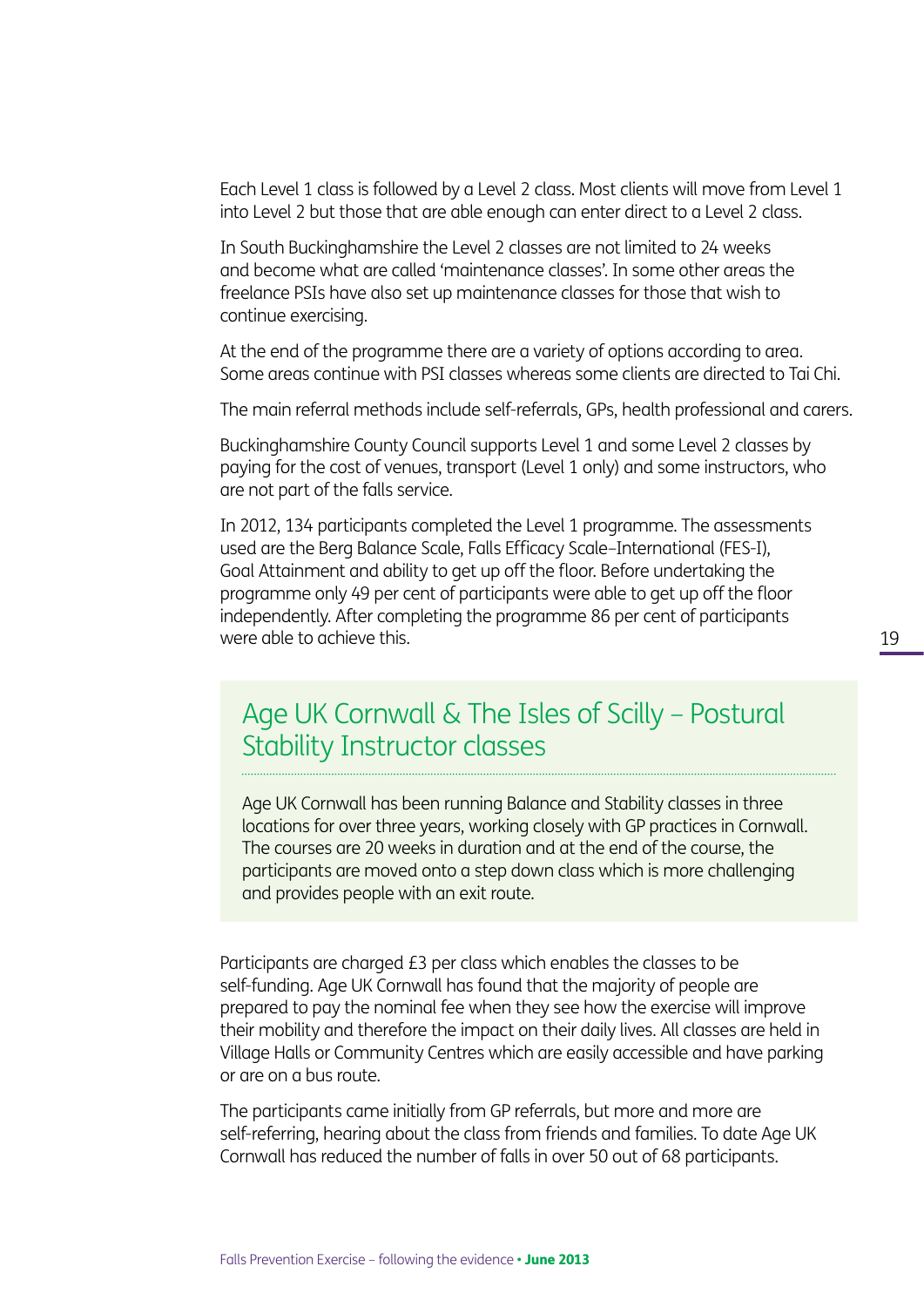All participants undergo a functional grid assessment which includes the Timed Up and Go test and ConFbal test at the start of the exercise programme, and again at 20 weeks. Testing is undertaken by Age UK Cornwall's PSI to ensure the class is suitable for each older person's needs and so that each can be signposted to the appropriate class.

## *Conclusion*

The NICE guideline on the assessment and prevention of falls in older people is clear that strength and balance training is a key component of successful multifactorial intervention programmes.32 This guide aims to set out the evidence base for what works in strength and balance training, and to highlight some of the programmes around the country which have incorporated this evidence into their falls prevention services.

The need has never been greater to ensure that resources are targeted where they are most effective and to focus on activities which will prevent the need for acute hospital care and long-term social care. It is hoped that this guide will help to clarify what is needed to deliver evidence-based falls prevention exercise and to illustrate a range of ways in which this has been done.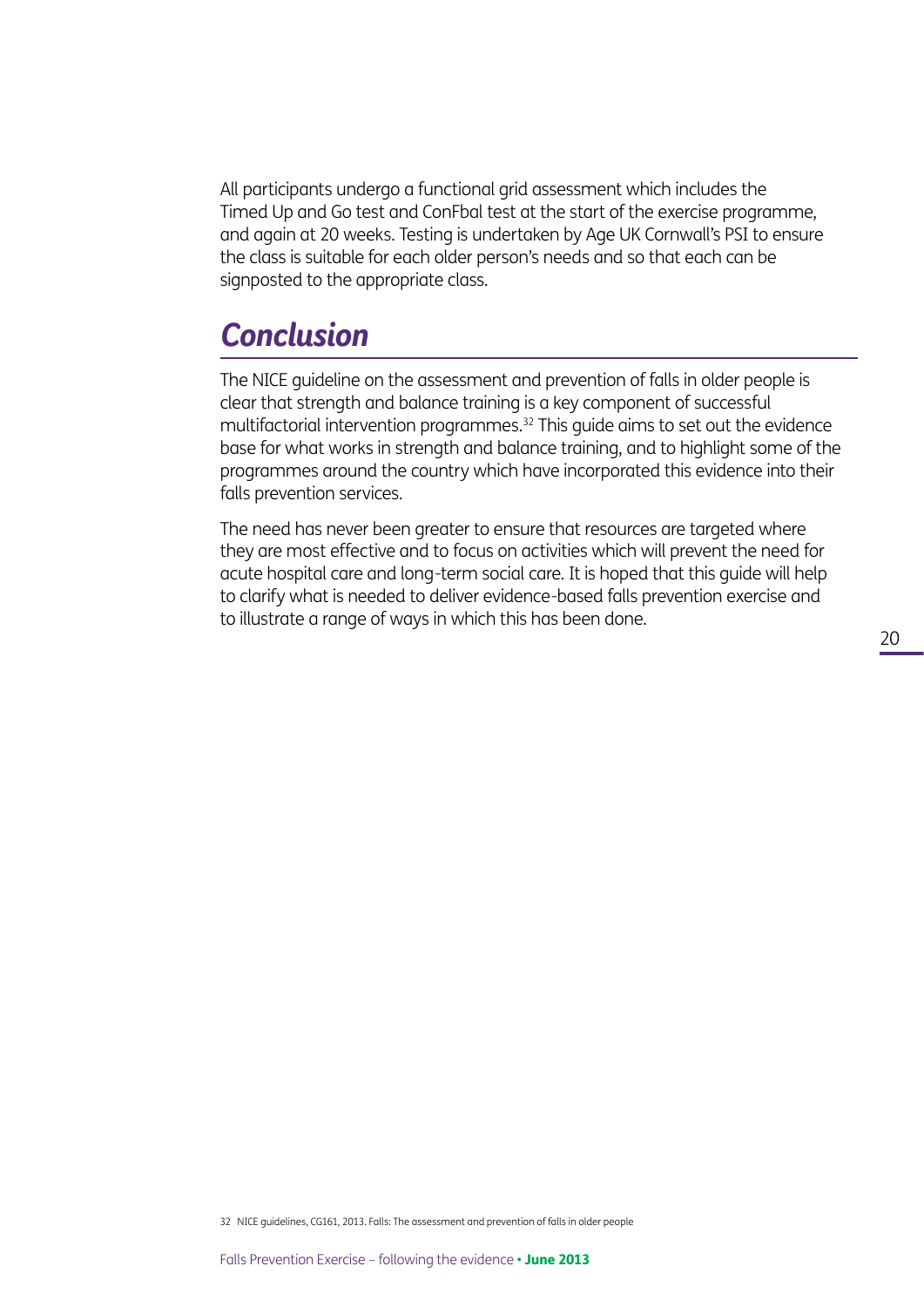# *Bibliography*

Age UK (2012) *Don't mention the f-word,* available at: www.ageuk.org.uk/professional-resources-home/services-and-practice/ health-and-wellbeing/falls-prevention-resources/

British Geriatrics Society and The College of Optometrists (2010) *The Importance of Vision in Preventing Falls,* available at:

www.college-optometrists.org/download.cfm/docid/99A3825F-3E6C-44DA-994D4B42DC1AF5A4

Campbell et al (1997) 'Randomised controlled trial of a general practice programme of home based exercise to prevent falls in elderly women.' *British Medical Journal,*  Oct;315:1065

The Cochrane Library. *Cochrane reviews on falls prevention & balance in older people,* available at:

www.thecochranelibrary.com/details/browseReviews/579145/Falls-prevention- -balance-in-older-people.html

Department of Health (2009) *Prevention Package for Older People. Falls and Fractures: Effective interventions in health and social care,* available at:

http://webarchive.nationalarchives.gov.uk/20130107105354/http://www. dh.gov.uk/prod\_consum\_dh/groups/dh\_digitalassets/@dh/@en/@pg/ documents/digitalasset/dh\_109122.pdf

Department of Health (2009) *Prevention Package for Older People. Falls and Fractures: Exercise training to prevent falls,* available at:

http://webarchive.nationalarchives.gov.uk/20130107105354/http://www. dh.gov.uk/prod\_consum\_dh/groups/dh\_digitalassets/@dh/@en/@pg/ documents/digitalasset/dh\_103151.pdf

Department of Health (2011) UK *Physical Activity Guidelines for Older Adults,* available at:

www.gov.uk/government/publications/uk-physical-activity-guidelines

Help the Aged (2008) *Spotlight Report 2008,* available at: www.ageuk.org.uk/documents/en-gb/for-professionals/research/spotlight%20 report%202008\_pro.pdf?dtrk=true

Help the Aged (2008) *Towards Common Ground*

NICE Clinical Guidelines, CG161, (2013) *Falls: The assessment and prevention of falls in older people,* available at: www.nice.org.uk/CG161

Kenny et al (2011) 'Summary of the updated American Geriatrics Society/British Geriatric Society Clinical Practice Guideline for preventing falls in older people,' *Journal of the American Geriatrics Society*, Jan; 59(1): 148–57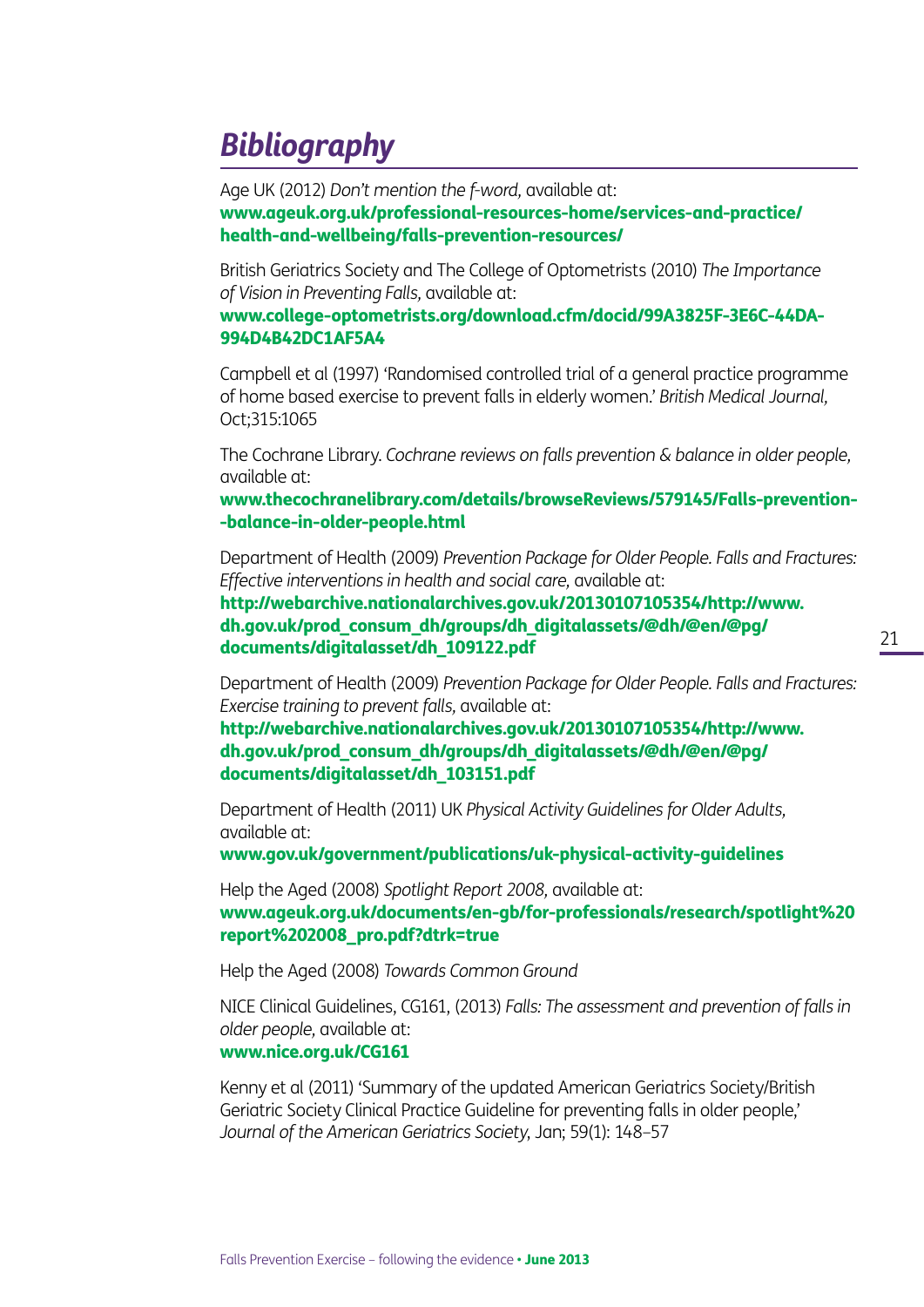Kenny et al. 2011. 'Summary of the updated American Geriatrics Society/British Geriatric Society Clinical Practice Guideline for preventing falls in older people,' *Journal of the American Geriatrics Society,* available at:

### www.americangeriatrics.org/files/documents/health\_care\_pros/JAGS.Falls. Guidelines.pdf

Nelson et al (2007) 'Physical activity and public health in older adults: recommendation from the American College of Sports Medicine and the American Heart Association.' *Medicine and Science in Sports and Exercise,* Aug; 39(8): 1435–45

Royal College of Physicians (2011) *Falling Standards, broken promises: report of the national audit of falls and bone health in older people 2010,* available at: www.rcplondon.ac.uk/sites/default/files/national\_report.pdf

Royal College of Physicians (2011) *National audit of falls and bone health in older people,* available at:

### www.rcplondon.ac.uk/projects/national-audit-falls-and-bone-health-olderpeople

Royal College of Physicians (2012) *Older people's experiences of therapeutic exercises as part of a falls prevention service: Patient and public involvement report,* available at: www.rcplondon.ac.uk/projects/falls-patient-and-public-involvement

Sherrington C et al (2011) 'Exercise to prevent falls in older adults: an updated meta-analysis and best practice recommendations' *New South Wales Public Health Bulletin,* Jun; 22(3-4): 78–83

Skelton et al. (2005) 'Tailored group exercise (Falls Management Exercise – FaME) reduces falls in community-dwelling older frequent fallers (an RCT),' *Oxford Journals,* Nov, 34(6): 636–639, available at:

### http://ageing.oxfordjournals.org/content/34/6/636.full.pdf+html

Spink et al (2011) 'Effectiveness of a multifaceted podiatry intervention to prevent falls in community dwelling older people with disabling foot pain,' *British Medical Journal,* Jun 16; 342: d3411

Visibility (2005) *Deteriorating Vision, Falls and Older People: The links,* available at: www.visibility.org.uk/what-we-do/research/Falls-Report.pdf

Wolf et at (1996) 'Reducing frailty and falls in older persons: an investigation of Tai Chi and computerized balance training. Atlanta FICSIT Group. Frailty and Injuries: Cooperative Studies of Intervention Techniques.' *Journal of the American Geriatrics society,* May; 44(5): 489–97

Wolf et al (2003) 'Intense tai chi exercise training and fall occurrences in older, transitionally frail adults: a randomized, controlled trial.' *Journal of the American Geriatrics society,* Dec; 51(12): 1693–701